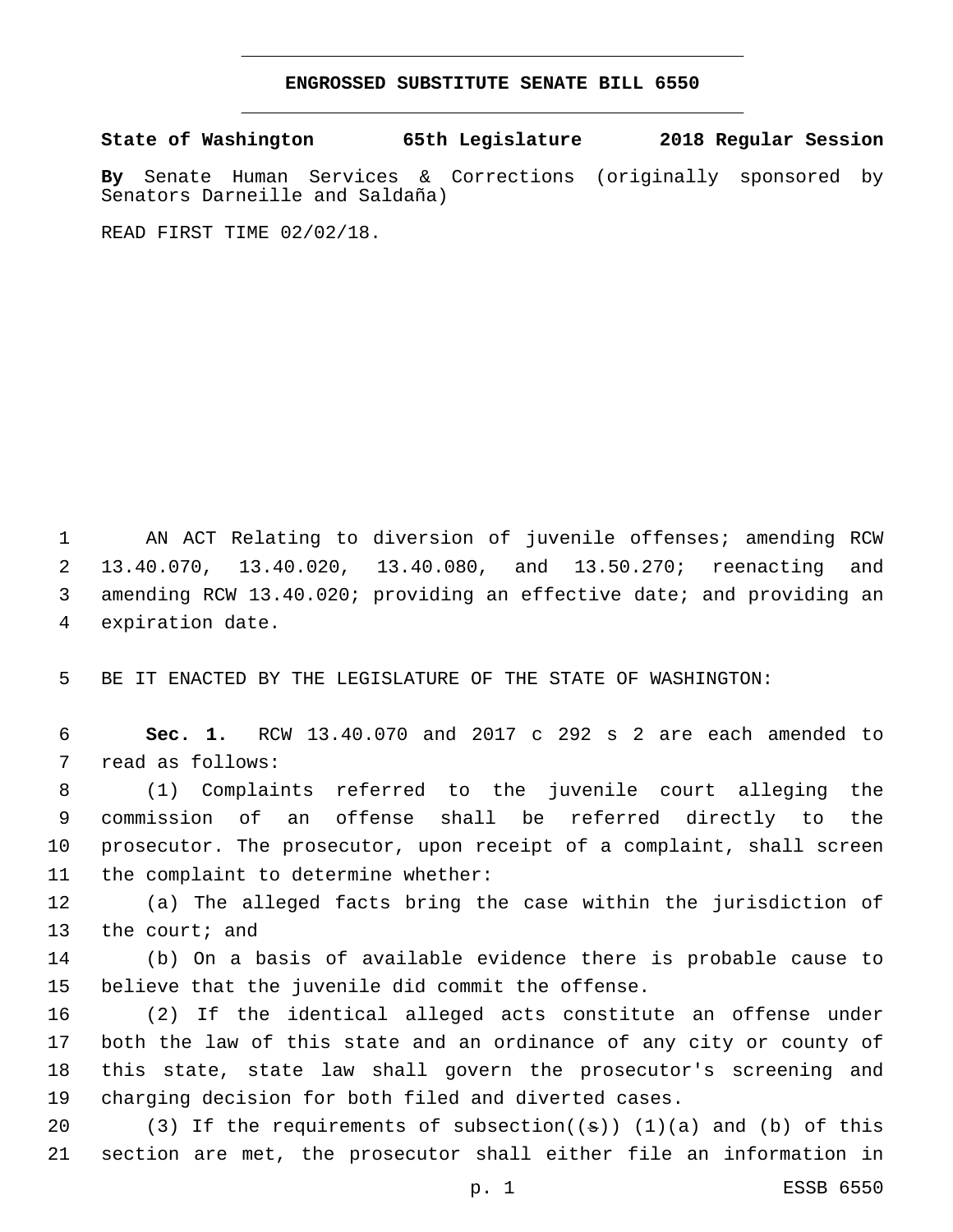juvenile court or divert the case, as set forth in subsections (5), (6), and (8) of this section. If the prosecutor finds that the requirements of subsection (1)(a) and (b) of this section are not met, the prosecutor shall maintain a record, for one year, of such decision and the reasons therefor. In lieu of filing an information or diverting an offense a prosecutor may file a motion to modify community supervision where such offense constitutes a violation of 8 community supervision.

 (4) An information shall be a plain, concise, and definite written statement of the essential facts constituting the offense charged. It shall be signed by the prosecuting attorney and conform 12 to chapter 10.37 RCW.

13 (5) ((Except as provided in RCW 13.40.213 and subsection (7) of 14 this section, where a case is legally sufficient,)) The prosecutor 15 shall file an information with the juvenile court if( $($ :

 $(a)$  An alleged offender is accused of a class A felony, a class B felony, an attempt to commit a class B felony, a class C felony listed in RCW 9.94A.411(2) as a crime against persons or listed in 19 RCW 9A.46.060 as a crime of harassment, or a class C felony that is a violation of RCW 9.41.080 or 9.41.040(2)(a)(iv); or

 (b) An alleged offender is accused of a felony and has a criminal 22 history of any felony, or at least two gross misdemeanors, or at 23 least two misdemeanors; or

 (c) An alleged offender has previously been committed to the 25 department; or

 $(26 \leftarrow \{d\})$ ) (a) an alleged offender is accused of an offense that is defined as a sex offense or violent offense under RCW 9.94A.030, other than assault in the second degree or robbery in the second 29 degree; or (b) an alleged offender has been referred by a diversion 30 unit for prosecution or desires prosecution instead of diversion( $(i \div j)$  $\Theta$  $\mathbf{r}$ 

 (e) An alleged offender has three or more diversion agreements on the alleged offender's criminal history; or

 (f) A special allegation has been filed that the offender or an 35 accomplice was armed with a firearm when the offense was committed)).

 (6) Where a case is legally sufficient the prosecutor shall divert the case if the alleged offense is a misdemeanor or gross misdemeanor or violation and the alleged offense is the offender's first offense or violation. If the alleged offender is charged with a 40 related offense that ((must or)) may be filed under subsections (5)

p. 2 ESSB 6550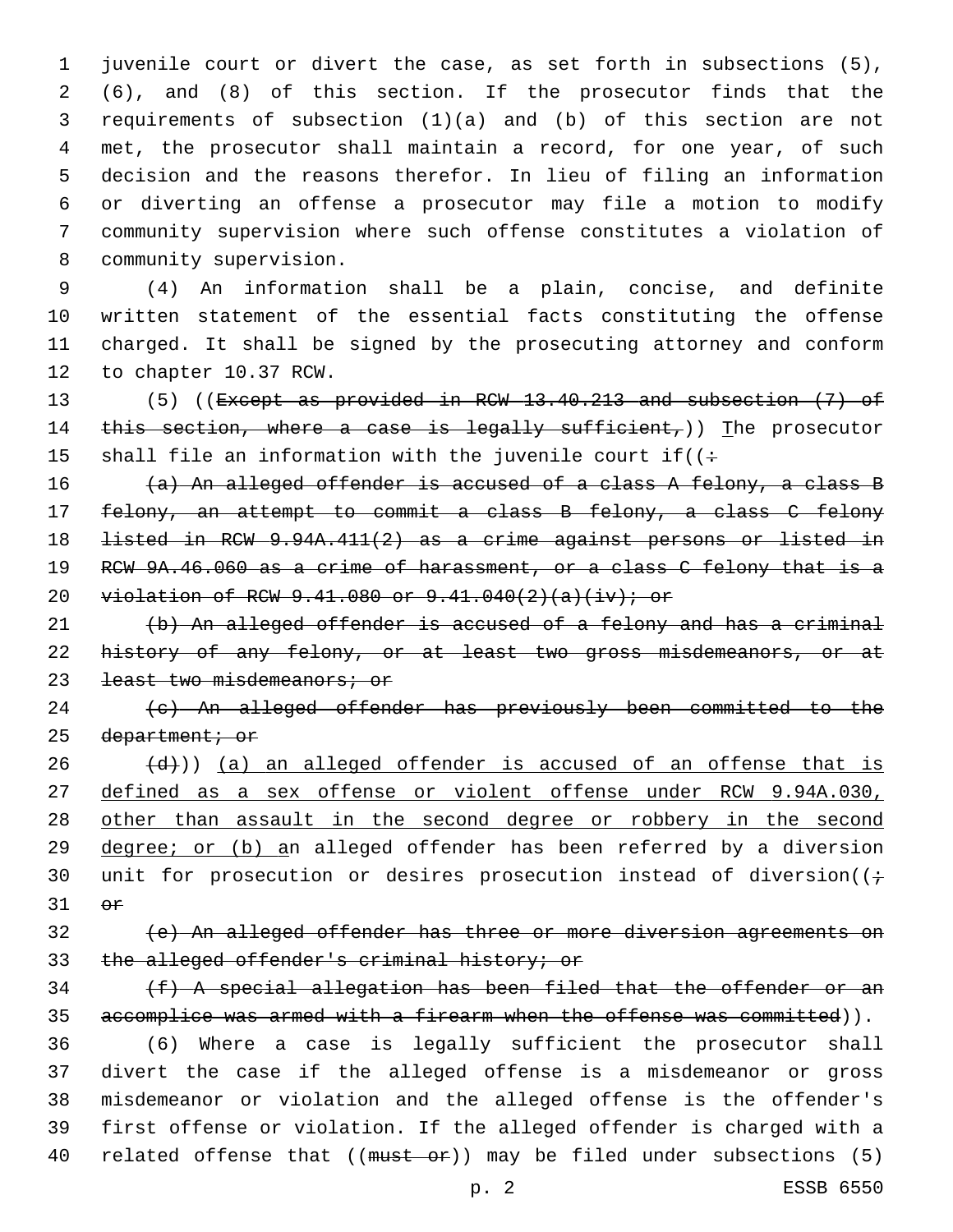and (8) of this section, a case under this subsection may also be 2 filed.

 (7) Where a case is legally sufficient to charge an alleged offender with:4

 (a) Either prostitution or prostitution loitering and the alleged offense is the offender's first prostitution or prostitution loitering offense, the prosecutor shall divert the case; or

 (b) Voyeurism in the second degree, the offender is under seventeen years of age, and the alleged offense is the offender's first voyeurism in the second degree offense, the prosecutor shall divert the case, unless the offender has received two diversions for 12 any offense in the previous two years.

 (8) Where a case is legally sufficient and falls into neither subsection (5) nor (6) of this section, it may be filed or diverted. In deciding whether to file or divert an offense under this section 16 the prosecutor  $((shall))$  may be guided  $((enhy))$  by the length, seriousness, and recency of the alleged offender's criminal history and the circumstances surrounding the commission of the alleged 19 offense.

 (9) Whenever a juvenile is placed in custody or, where not placed in custody, referred to a diversion interview, the parent or legal guardian of the juvenile shall be notified as soon as possible concerning the allegation made against the juvenile and the current status of the juvenile. Where a case involves victims of crimes against persons or victims whose property has not been recovered at the time a juvenile is referred to a diversion unit, the victim shall be notified of the referral and informed how to contact the unit.

 (10) The responsibilities of the prosecutor under subsections (1) through (9) of this section may be performed by a juvenile court probation counselor for any complaint referred to the court alleging the commission of an offense which would not be a felony if committed by an adult, if the prosecutor has given sufficient written notice to the juvenile court that the prosecutor will not review such complaints.34

 (11) The prosecutor, juvenile court probation counselor, or diversion unit may, in exercising their authority under this section 37 or RCW 13.40.080, refer juveniles to community-based programs, restorative justice programs, mediation, or victim offender reconciliation programs. Such mediation or victim offender reconciliation programs shall be voluntary for victims.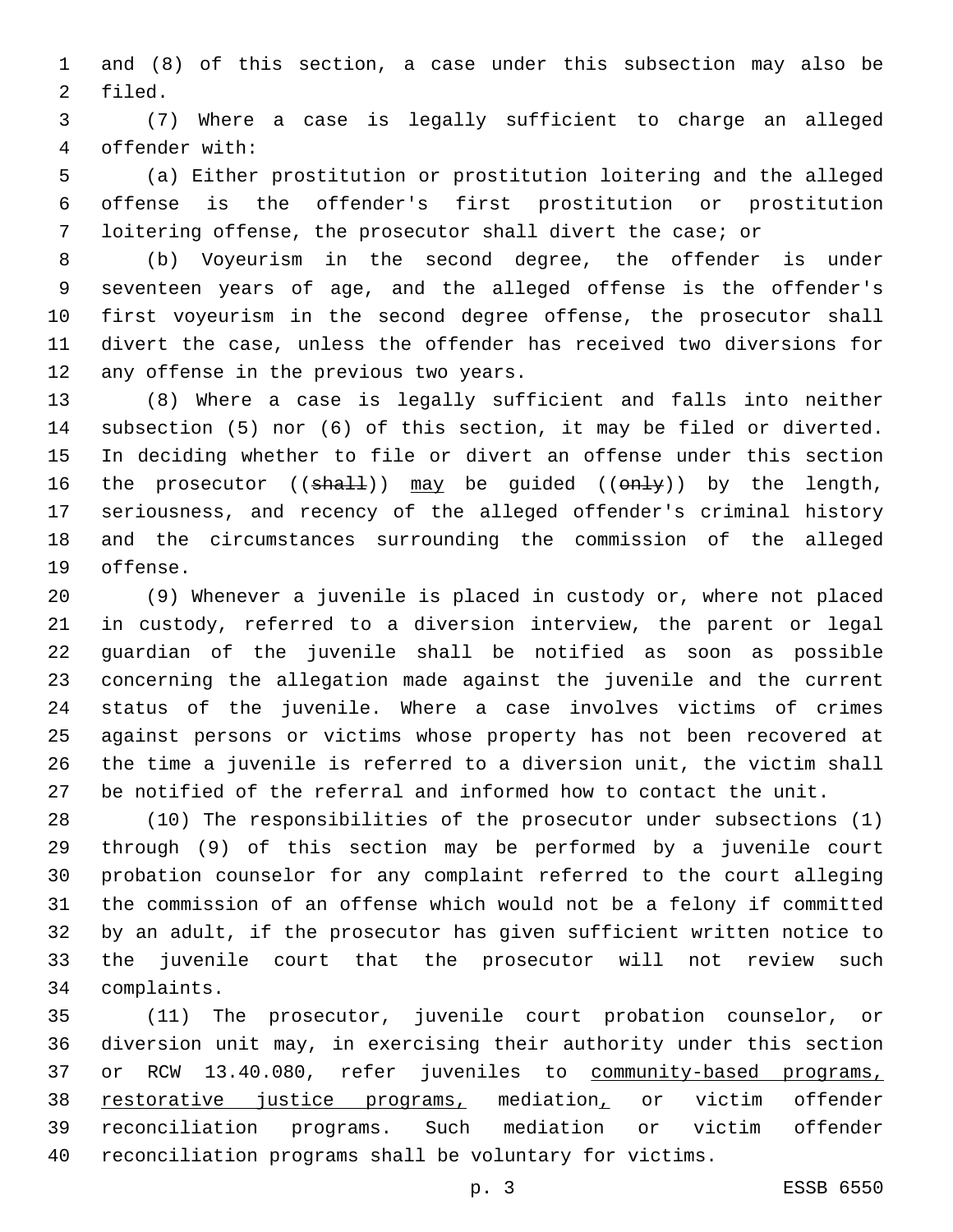(12) Prosecutors and juvenile courts are encouraged to engage with and partner with community-based programs to expand, improve, and increase options to divert youth from formal processing in juvenile court. Nothing in this chapter should be read to limit partnership with community-based programs to create diversion opportunities for juveniles.

 **Sec. 2.** RCW 13.40.020 and 2016 c 136 s 2 and 2016 c 106 s 1 are 8 each reenacted and amended to read as follows:

9 For the purposes of this chapter:

 (1) "Assessment" means an individualized examination of a child to determine the child's psychosocial needs and problems, including the type and extent of any mental health, substance abuse, or co- occurring mental health and substance abuse disorders, and recommendations for treatment. "Assessment" includes, but is not limited to, drug and alcohol evaluations, psychological and psychiatric evaluations, records review, clinical interview, and 17 administration of a formal test or instrument;

 (2) "Community-based rehabilitation" means one or more of the following: Employment; attendance of information classes; literacy classes; counseling, outpatient substance abuse treatment programs, outpatient mental health programs, anger management classes, education or outpatient treatment programs to prevent animal cruelty, or other services including, when appropriate, restorative justice programs; or attendance at school or other educational programs appropriate for the juvenile as determined by the school district. Placement in community-based rehabilitation programs is subject to 27 available funds;

 (3) "Community-based sanctions" may include one or more of the 29 following:

(a) A fine, not to exceed five hundred dollars;

 (b) Community restitution not to exceed one hundred fifty hours 32 of community restitution;

 (4) "Community restitution" means compulsory service, without compensation, performed for the benefit of the community by the offender as punishment for committing an offense. Community restitution may be performed through public or private organizations 37 or through work crews;

 (5) "Community supervision" means an order of disposition by the court of an adjudicated youth not committed to the department or an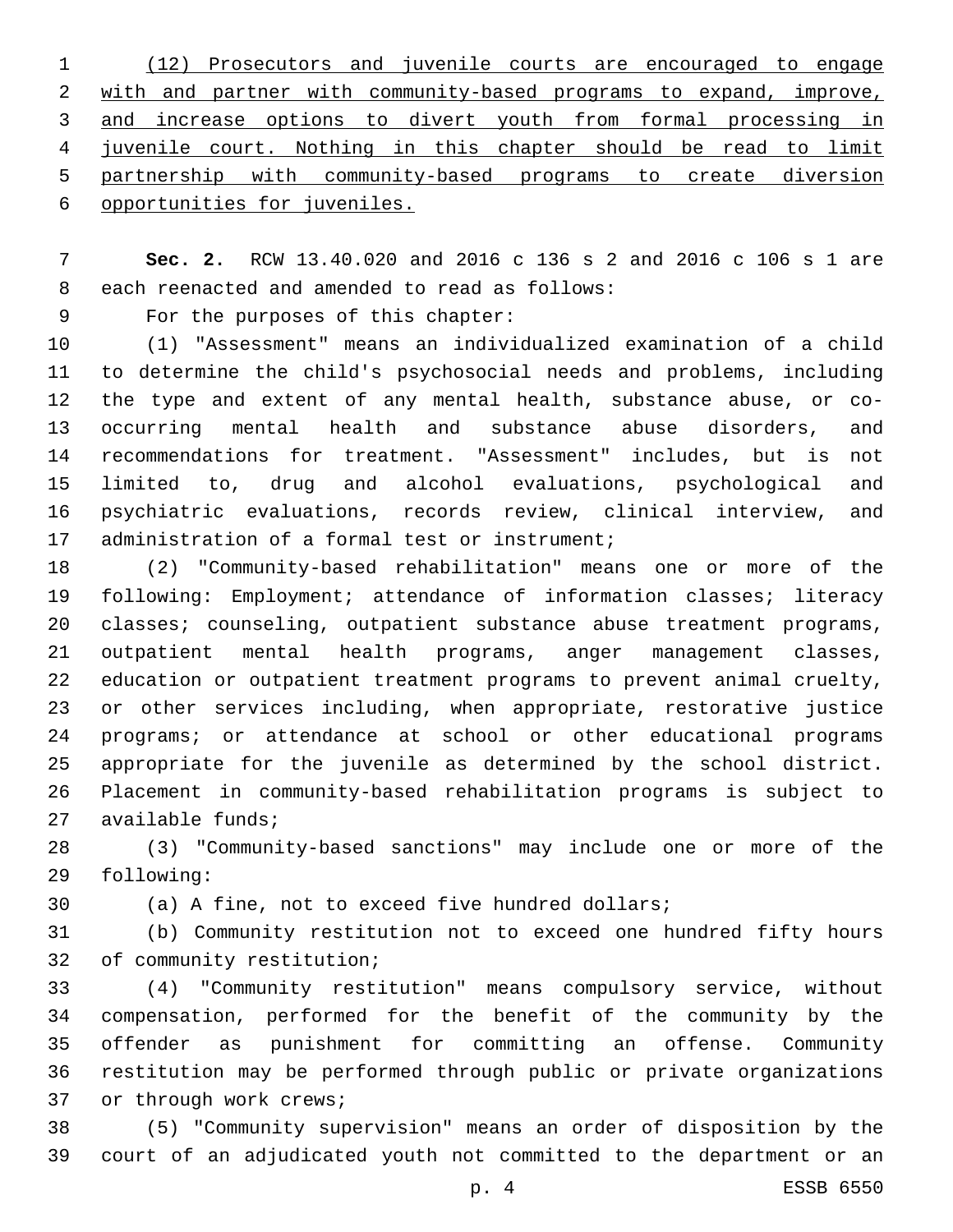order granting a deferred disposition. A community supervision order for a single offense may be for a period of up to two years for a sex offense as defined by RCW 9.94A.030 and up to one year for other offenses. As a mandatory condition of any term of community supervision, the court shall order the juvenile to refrain from committing new offenses. As a mandatory condition of community supervision, the court shall order the juvenile to comply with the mandatory school attendance provisions of chapter 28A.225 RCW and to inform the school of the existence of this requirement. Community supervision is an individualized program comprised of one or more of 11 the following:

12 (a) Community-based sanctions;

13 (b) Community-based rehabilitation;

14 (c) Monitoring and reporting requirements;

15 (d) Posting of a probation bond;

 (e) Residential treatment, where substance abuse, mental health, and/or co-occurring disorders have been identified in an assessment by a qualified mental health professional, psychologist, psychiatrist, or chemical dependency professional and a funded bed is available. If a child agrees to voluntary placement in a state-funded long-term evaluation and treatment facility, the case must follow the existing placement procedure including consideration of less restrictive treatment options and medical necessity.

 (i) A court may order residential treatment after consideration 25 and findings regarding whether:

(A) The referral is necessary to rehabilitate the child;

(B) The referral is necessary to protect the public or the child;

(C) The referral is in the child's best interest;

 (D) The child has been given the opportunity to engage in less restrictive treatment and has been unable or unwilling to comply; and

 (E) Inpatient treatment is the least restrictive action consistent with the child's needs and circumstances.

 (ii) In any case where a court orders a child to inpatient treatment under this section, the court must hold a review hearing no later than sixty days after the youth begins inpatient treatment, and every thirty days thereafter, as long as the youth is in inpatient 37 treatment;

 (6) "Confinement" means physical custody by the department of social and health services in a facility operated by or pursuant to a contract with the state, or physical custody in a detention facility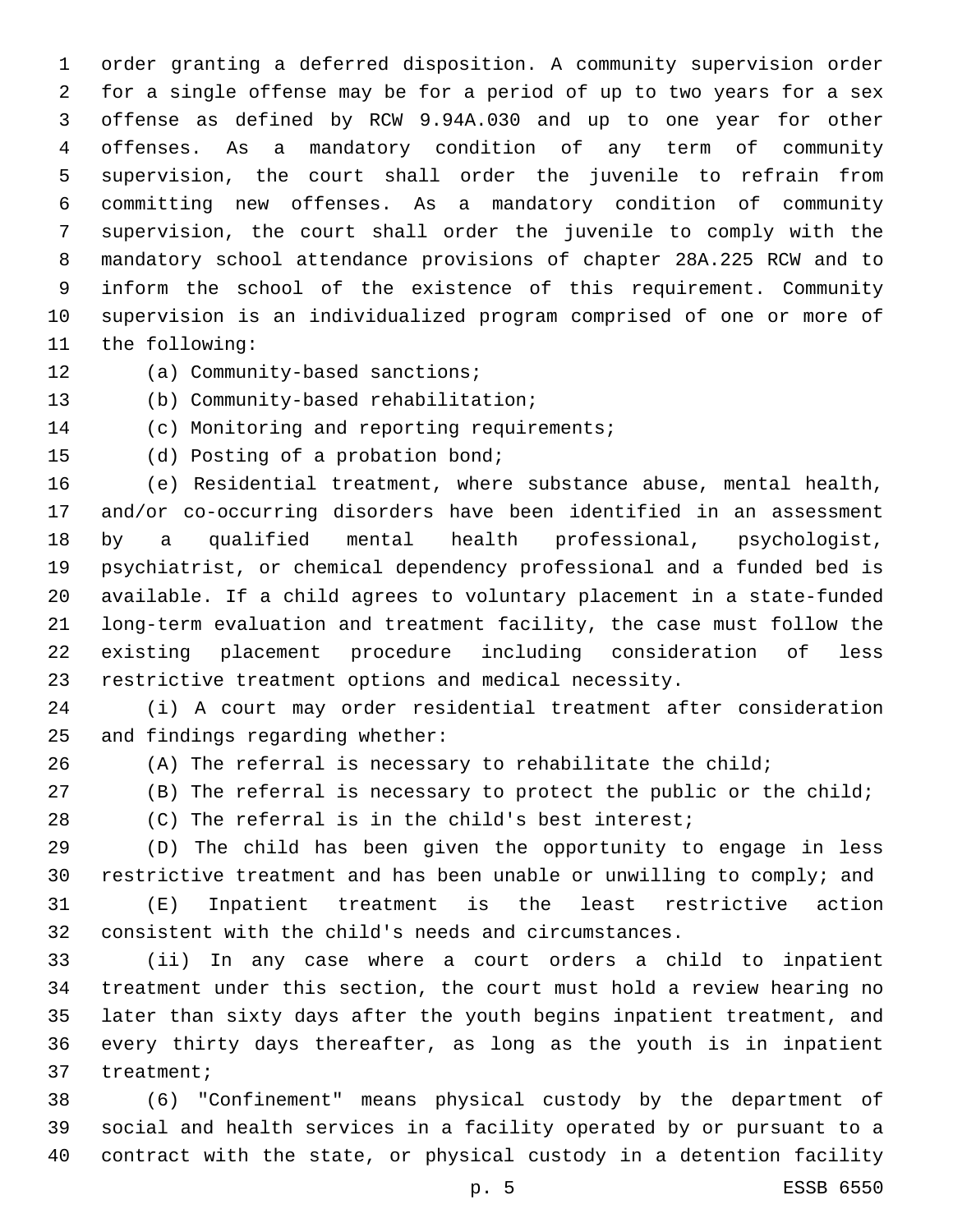operated by or pursuant to a contract with any county. The county may operate or contract with vendors to operate county detention facilities. The department may operate or contract to operate detention facilities for juveniles committed to the department. Pretrial confinement or confinement of less than thirty-one days imposed as part of a disposition or modification order may be served consecutively or intermittently, in the discretion of the court;

 (7) "Court," when used without further qualification, means the juvenile court judge(s) or commissioner(s);9

 (8) "Criminal history" includes all criminal complaints against the respondent for which, prior to the commission of a current 12 offense:

 (a) The allegations were found correct by a court. If a respondent is convicted of two or more charges arising out of the same course of conduct, only the highest charge from among these shall count as an offense for the purposes of this chapter; or

 (b) The criminal complaint was diverted by a prosecutor pursuant to the provisions of this chapter on agreement of the respondent and after an advisement to the respondent that the criminal complaint would be considered as part of the respondent's criminal history. A successfully completed deferred adjudication that was entered before July 1, 1998, or a deferred disposition shall not be considered part 23 of the respondent's criminal history;

 (9) "Department" means the department of social and health 25 services;

 (10) "Detention facility" means a county facility, paid for by the county, for the physical confinement of a juvenile alleged to have committed an offense or an adjudicated offender subject to a disposition or modification order. "Detention facility" includes county group homes, inpatient substance abuse programs, juvenile 31 basic training camps, and electronic monitoring;

 (11) "Diversion unit" means any probation counselor who enters into a diversion agreement with an alleged youthful offender, or any other person, community accountability board, youth court under the 35 supervision of the juvenile court, or other entity ((except a law 36 enforcement official or entity,)) with whom the juvenile court administrator has contracted to arrange and supervise such agreements pursuant to RCW 13.40.080, or any person, community accountability board, or other entity specially funded by the legislature to arrange and supervise diversion agreements in accordance with the

p. 6 ESSB 6550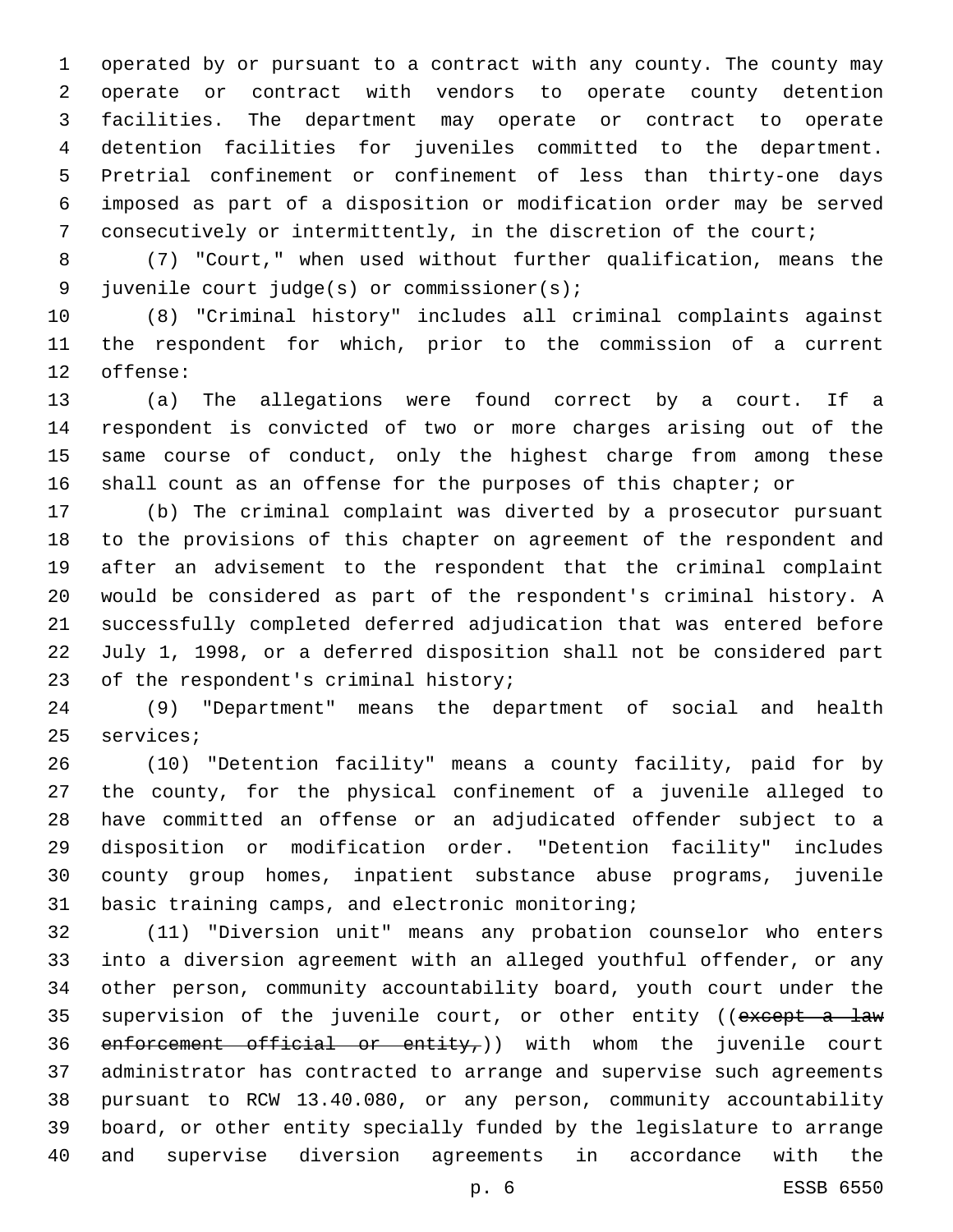requirements of this chapter. For purposes of this subsection, "community accountability board" means a board comprised of members of the local community in which the juvenile offender resides. The superior court shall appoint the members. The boards shall consist of at least three and not more than seven members. If possible, the board should include a variety of representatives from the community, such as a law enforcement officer, teacher or school administrator, high school student, parent, and business owner, and should represent 9 the cultural diversity of the local community;

 (12) "Foster care" means temporary physical care in a foster family home or group care facility as defined in RCW 74.15.020 and licensed by the department, or other legally authorized care;

 (13) "Institution" means a juvenile facility established pursuant 14 to chapters 72.05 and 72.16 through 72.20 RCW;

 (14) "Intensive supervision program" means a parole program that requires intensive supervision and monitoring, offers an array of individualized treatment and transitional services, and emphasizes community involvement and support in order to reduce the likelihood a 19 juvenile offender will commit further offenses;

 (15) "Juvenile," "youth," and "child" mean any individual who is under the chronological age of eighteen years and who has not been previously transferred to adult court pursuant to RCW 13.40.110, unless the individual was convicted of a lesser charge or acquitted of the charge for which he or she was previously transferred pursuant to RCW 13.40.110 or who is not otherwise under adult court 26 jurisdiction;

 (16) "Juvenile offender" means any juvenile who has been found by the juvenile court to have committed an offense, including a person eighteen years of age or older over whom jurisdiction has been 30 extended under RCW 13.40.300;

 (17) "Labor" means the period of time before a birth during which contractions are of sufficient frequency, intensity, and duration to bring about effacement and progressive dilation of the cervix;

 (18) "Local sanctions" means one or more of the following: (a) 0-30 days of confinement; (b) 0-12 months of community supervision; (c) 0-150 hours of community restitution; or (d) \$0-\$500 fine;

 (19) "Manifest injustice" means a disposition that would either impose an excessive penalty on the juvenile or would impose a serious, and clear danger to society in light of the purposes of this 40 chapter;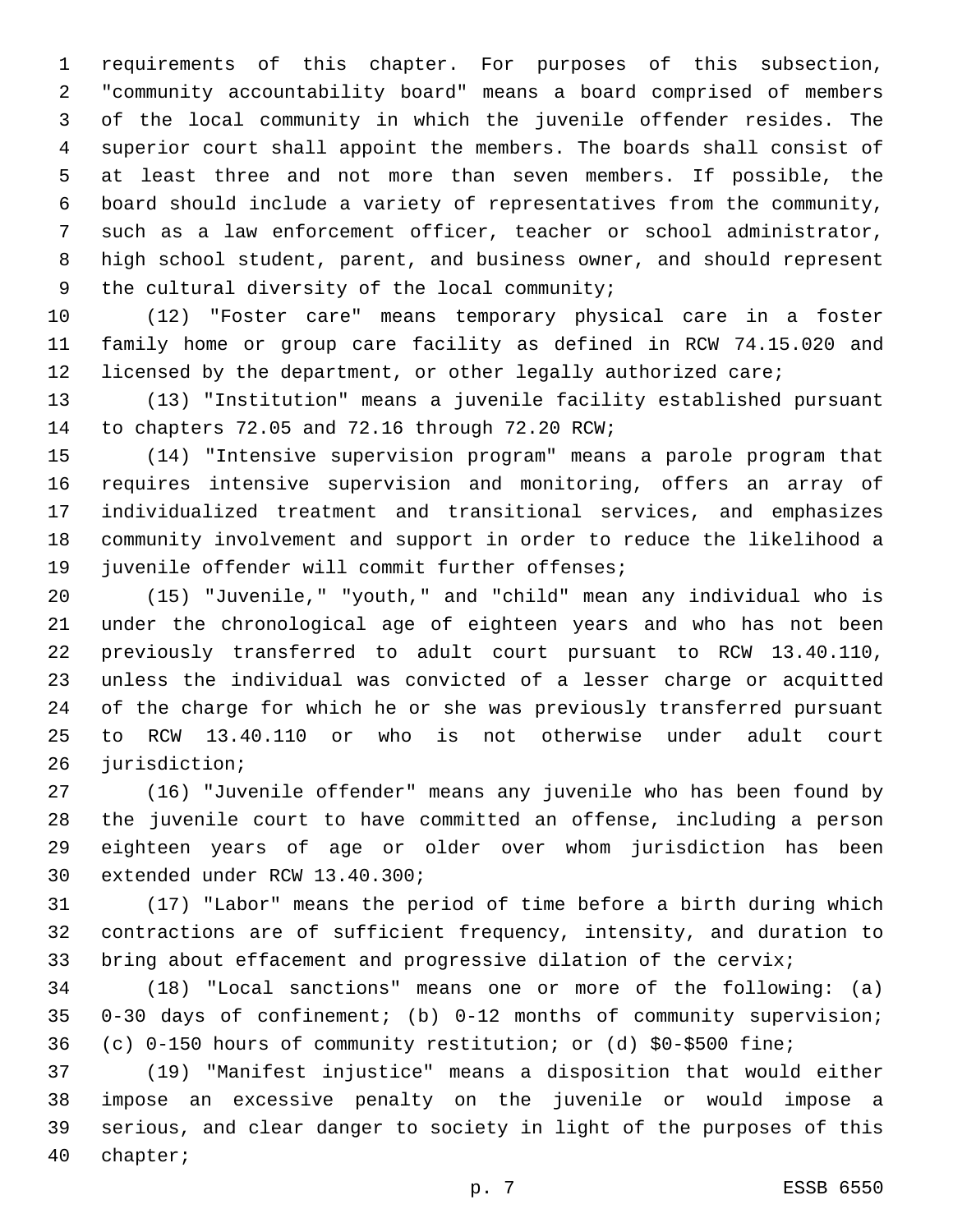(20) "Monitoring and reporting requirements" means one or more of the following: Curfews; requirements to remain at home, school, work, or court-ordered treatment programs during specified hours; restrictions from leaving or entering specified geographical areas; requirements to report to the probation officer as directed and to remain under the probation officer's supervision; and other conditions or limitations as the court may require which may not 8 include confinement;

 (21) "Offense" means an act designated a violation or a crime if committed by an adult under the law of this state, under any ordinance of any city or county of this state, under any federal law, 12 or under the law of another state if the act occurred in that state;

 (22) "Physical restraint" means the use of any bodily force or physical intervention to control a juvenile offender or limit a juvenile offender's freedom of movement in a way that does not involve a mechanical restraint. Physical restraint does not include momentary periods of minimal physical restriction by direct person- to-person contact, without the aid of mechanical restraint, 19 accomplished with limited force and designed to:

 (a) Prevent a juvenile offender from completing an act that would result in potential bodily harm to self or others or damage property;

 (b) Remove a disruptive juvenile offender who is unwilling to 23 leave the area voluntarily; or

(c) Guide a juvenile offender from one location to another;

 (23) "Postpartum recovery" means (a) the entire period a woman or youth is in the hospital, birthing center, or clinic after giving birth and (b) an additional time period, if any, a treating physician determines is necessary for healing after the youth leaves the 29 hospital, birthing center, or clinic;

 (24) "Probation bond" means a bond, posted with sufficient security by a surety justified and approved by the court, to secure the offender's appearance at required court proceedings and compliance with court-ordered community supervision or conditions of release ordered pursuant to RCW 13.40.040 or 13.40.050. It also means a deposit of cash or posting of other collateral in lieu of a bond if 36 approved by the court;

 (25) "Respondent" means a juvenile who is alleged or proven to 38 have committed an offense;

 (26) "Restitution" means financial reimbursement by the offender to the victim, and shall be limited to easily ascertainable damages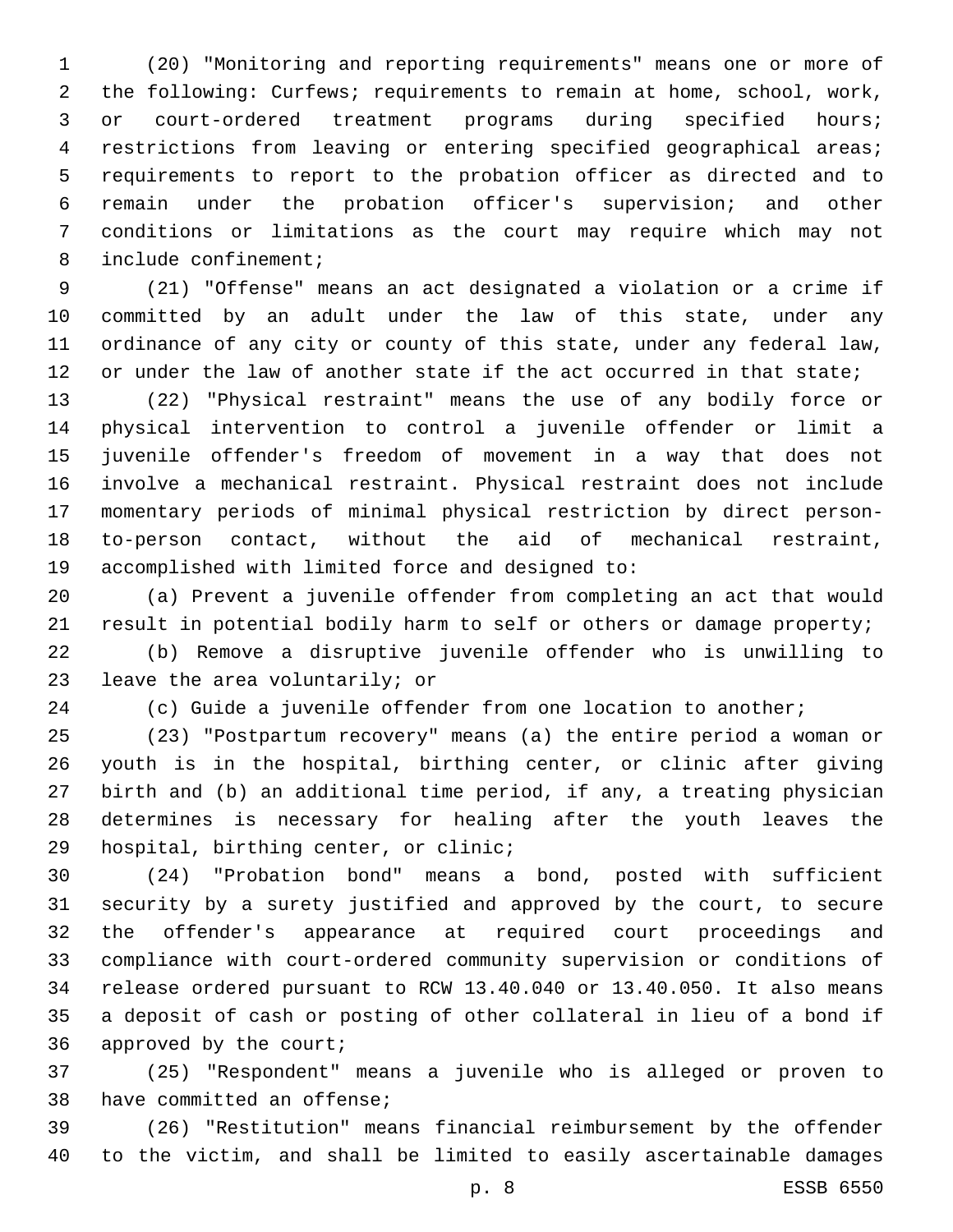for injury to or loss of property, actual expenses incurred for medical treatment for physical injury to persons, lost wages resulting from physical injury, and costs of the victim's counseling reasonably related to the offense. Restitution shall not include reimbursement for damages for mental anguish, pain and suffering, or other intangible losses. Nothing in this chapter shall limit or replace civil remedies or defenses available to the victim or 8 offender;

 (27) "Restorative justice" means practices, policies, and programs informed by and sensitive to the needs of crime victims that are designed to encourage offenders to accept responsibility for repairing the harm caused by their offense by providing safe and supportive opportunities for voluntary participation and communication between the victim, the offender, their families, and 15 relevant community members;

 (28) "Restraints" means anything used to control the movement of 17 a person's body or limbs and includes:

18 (a) Physical restraint; or

 (b) Mechanical device including but not limited to: Metal handcuffs, plastic ties, ankle restraints, leather cuffs, other 21 hospital-type restraints, tasers, or batons;

 (29) "Screening" means a process that is designed to identify a child who is at risk of having mental health, substance abuse, or co- occurring mental health and substance abuse disorders that warrant immediate attention, intervention, or more comprehensive assessment. A screening may be undertaken with or without the administration of a 27 formal instrument;

 (30) "Secretary" means the secretary of the department of social and health services. "Assistant secretary" means the assistant secretary for juvenile rehabilitation for the department;

 (31) "Services" means services which provide alternatives to incarceration for those juveniles who have pleaded or been adjudicated guilty of an offense or have signed a diversion agreement 34 pursuant to this chapter;

 (32) "Sex offense" means an offense defined as a sex offense in 36 RCW 9.94A.030;

 (33) "Sexual motivation" means that one of the purposes for which the respondent committed the offense was for the purpose of his or 39 her sexual gratification;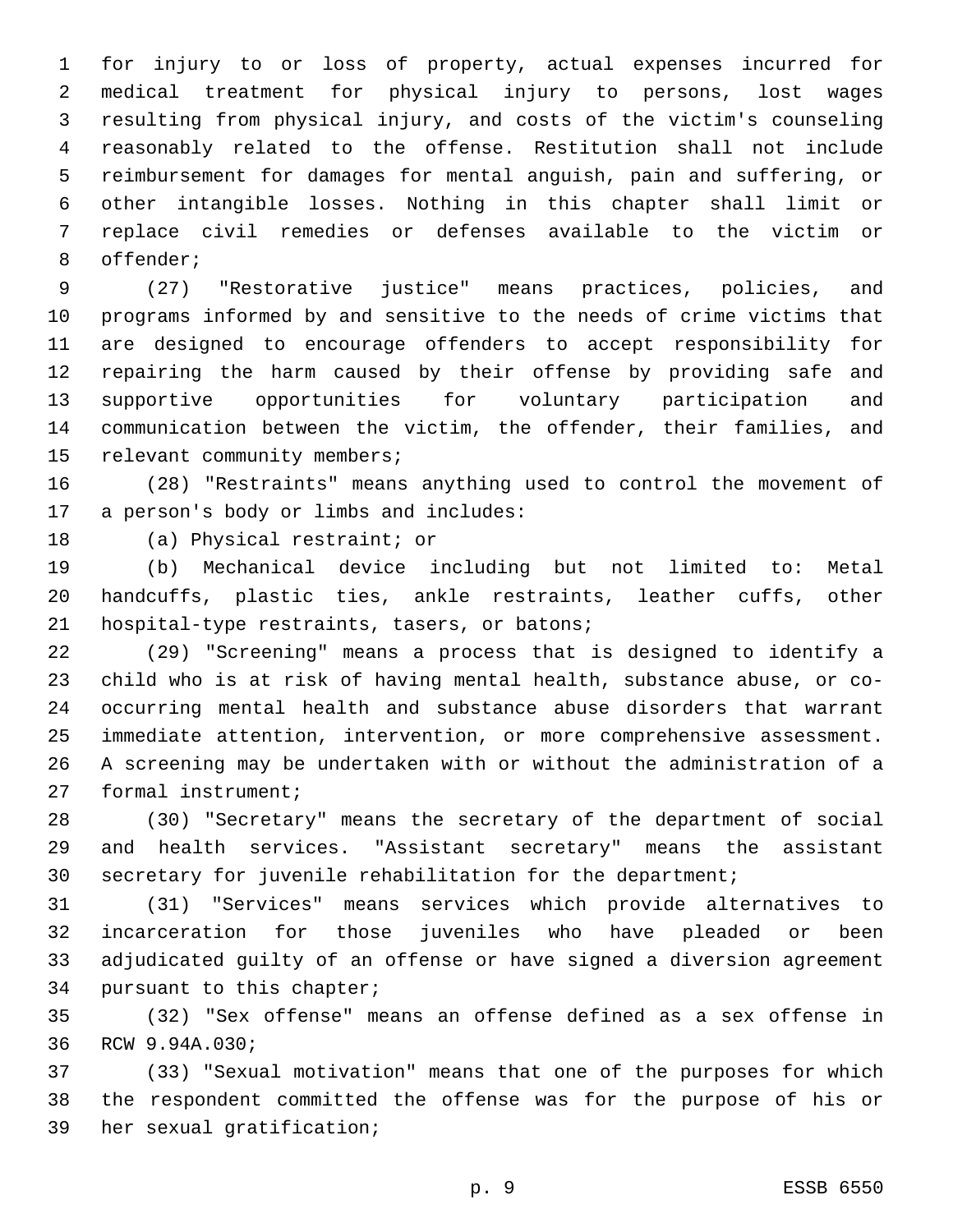(34) "Surety" means an entity licensed under state insurance laws or by the state department of licensing, to write corporate, property, or probation bonds within the state, and justified and approved by the superior court of the county having jurisdiction of 5 the case;

 (35) "Transportation" means the conveying, by any means, of an incarcerated pregnant youth from the institution or detention facility to another location from the moment she leaves the institution or detention facility to the time of arrival at the other location, and includes the escorting of the pregnant incarcerated youth from the institution or detention facility to a transport vehicle and from the vehicle to the other location;

 (36) "Violation" means an act or omission, which if committed by an adult, must be proven beyond a reasonable doubt, and is punishable 15 by sanctions which do not include incarceration;

 (37) "Violent offense" means a violent offense as defined in RCW 17 9.94A.030;

 (38) "Youth court" means a diversion unit under the supervision 19 of the juvenile court.

 **Sec. 3.** RCW 13.40.020 and 2017 3rd sp.s. c 6 s 605 are each 21 amended to read as follows:

22 For the purposes of this chapter:

 (1) "Assessment" means an individualized examination of a child to determine the child's psychosocial needs and problems, including the type and extent of any mental health, substance abuse, or co- occurring mental health and substance abuse disorders, and recommendations for treatment. "Assessment" includes, but is not limited to, drug and alcohol evaluations, psychological and psychiatric evaluations, records review, clinical interview, and 30 administration of a formal test or instrument;

 (2) "Community-based rehabilitation" means one or more of the following: Employment; attendance of information classes; literacy classes; counseling, outpatient substance abuse treatment programs, outpatient mental health programs, anger management classes, education or outpatient treatment programs to prevent animal cruelty, or other services including, when appropriate, restorative justice programs; or attendance at school or other educational programs appropriate for the juvenile as determined by the school district.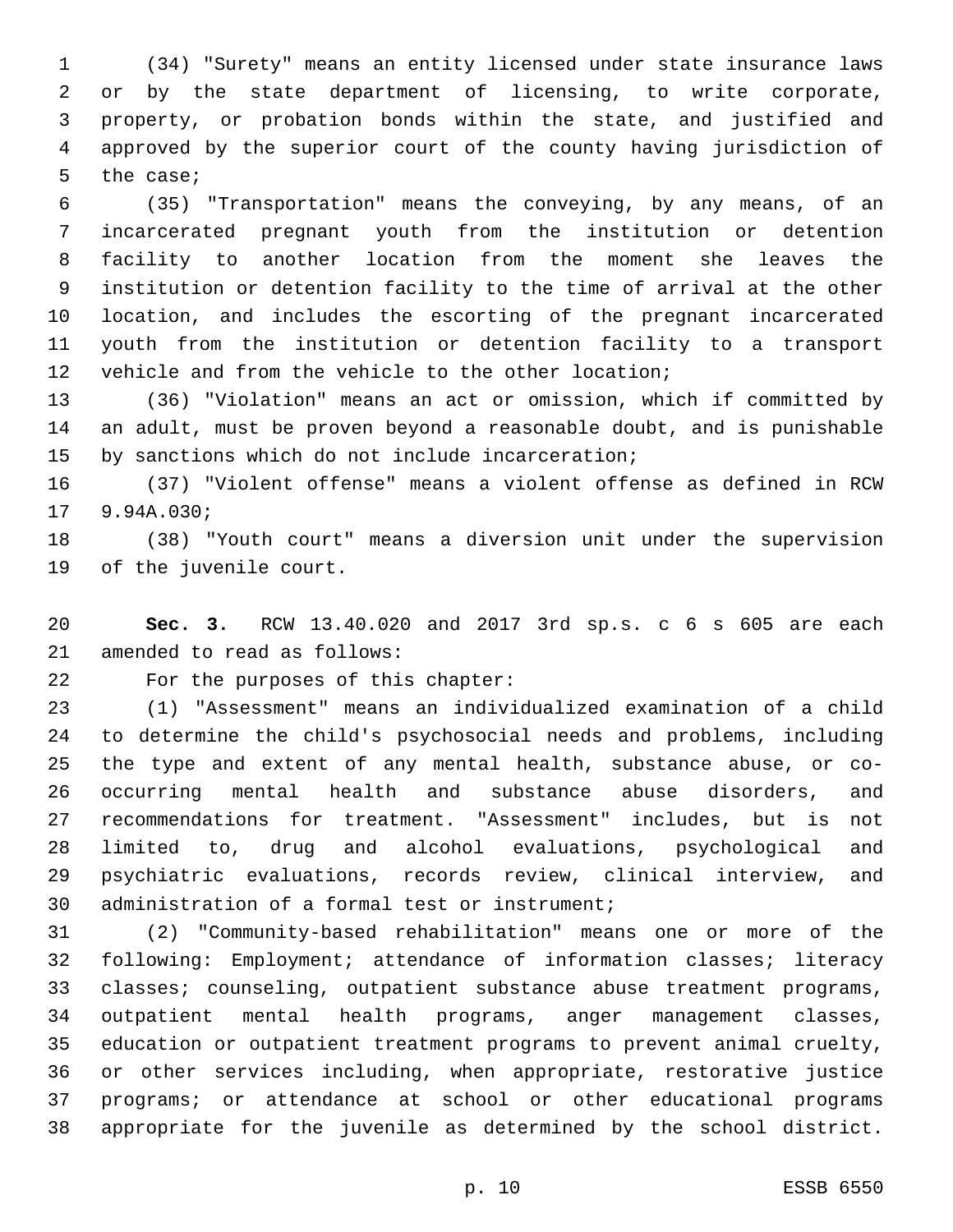Placement in community-based rehabilitation programs is subject to 2 available funds;

 (3) "Community-based sanctions" may include one or more of the following:4

(a) A fine, not to exceed five hundred dollars;

 (b) Community restitution not to exceed one hundred fifty hours 7 of community restitution;

 (4) "Community restitution" means compulsory service, without compensation, performed for the benefit of the community by the offender as punishment for committing an offense. Community restitution may be performed through public or private organizations 12 or through work crews;

 (5) "Community supervision" means an order of disposition by the court of an adjudicated youth not committed to the department or an order granting a deferred disposition. A community supervision order for a single offense may be for a period of up to two years for a sex offense as defined by RCW 9.94A.030 and up to one year for other offenses. As a mandatory condition of any term of community supervision, the court shall order the juvenile to refrain from committing new offenses. As a mandatory condition of community supervision, the court shall order the juvenile to comply with the mandatory school attendance provisions of chapter 28A.225 RCW and to inform the school of the existence of this requirement. Community supervision is an individualized program comprised of one or more of 25 the following:

26 (a) Community-based sanctions;

27 (b) Community-based rehabilitation;

28 (c) Monitoring and reporting requirements;

29 (d) Posting of a probation bond;

 (e) Residential treatment, where substance abuse, mental health, and/or co-occurring disorders have been identified in an assessment by a qualified mental health professional, psychologist, psychiatrist, or chemical dependency professional and a funded bed is available. If a child agrees to voluntary placement in a state-funded long-term evaluation and treatment facility, the case must follow the existing placement procedure including consideration of less restrictive treatment options and medical necessity.

 (i) A court may order residential treatment after consideration 39 and findings regarding whether:

(A) The referral is necessary to rehabilitate the child;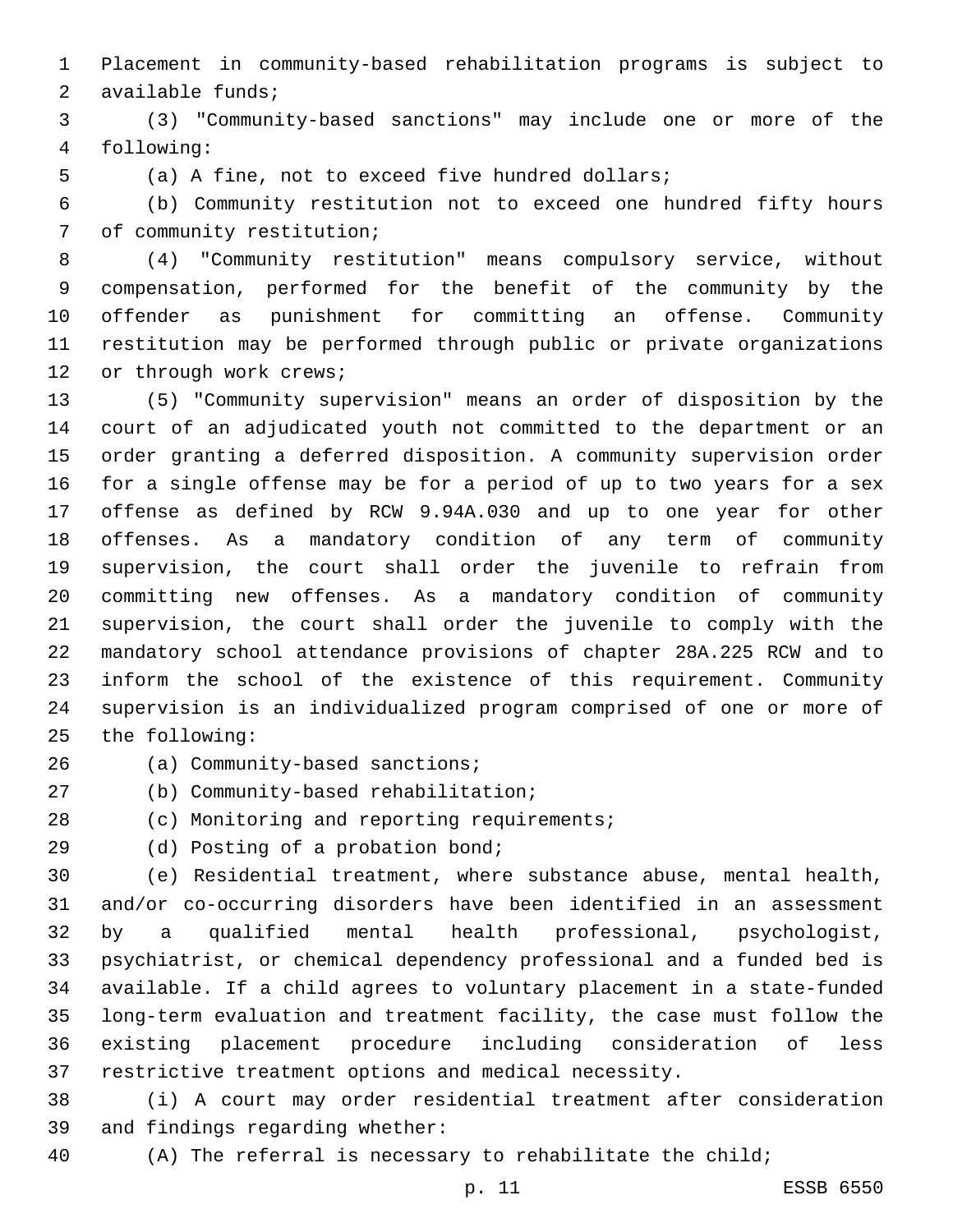(B) The referral is necessary to protect the public or the child;

(C) The referral is in the child's best interest;

 (D) The child has been given the opportunity to engage in less restrictive treatment and has been unable or unwilling to comply; and (E) Inpatient treatment is the least restrictive action consistent with the child's needs and circumstances.

 (ii) In any case where a court orders a child to inpatient treatment under this section, the court must hold a review hearing no later than sixty days after the youth begins inpatient treatment, and every thirty days thereafter, as long as the youth is in inpatient 11 treatment;

 (6) "Confinement" means physical custody by the department of children, youth, and families in a facility operated by or pursuant to a contract with the state, or physical custody in a detention facility operated by or pursuant to a contract with any county. The county may operate or contract with vendors to operate county detention facilities. The department may operate or contract to operate detention facilities for juveniles committed to the department. Pretrial confinement or confinement of less than thirty- one days imposed as part of a disposition or modification order may be served consecutively or intermittently, in the discretion of the 22 court;

 (7) "Court," when used without further qualification, means the 24 juvenile court judge(s) or commissioner(s);

 (8) "Criminal history" includes all criminal complaints against the respondent for which, prior to the commission of a current 27 offense:

 (a) The allegations were found correct by a court. If a respondent is convicted of two or more charges arising out of the same course of conduct, only the highest charge from among these shall count as an offense for the purposes of this chapter; or

 (b) The criminal complaint was diverted by a prosecutor pursuant to the provisions of this chapter on agreement of the respondent and after an advisement to the respondent that the criminal complaint would be considered as part of the respondent's criminal history. A successfully completed deferred adjudication that was entered before July 1, 1998, or a deferred disposition shall not be considered part 38 of the respondent's criminal history;

 (9) "Department" means the department of children, youth, and 40 families;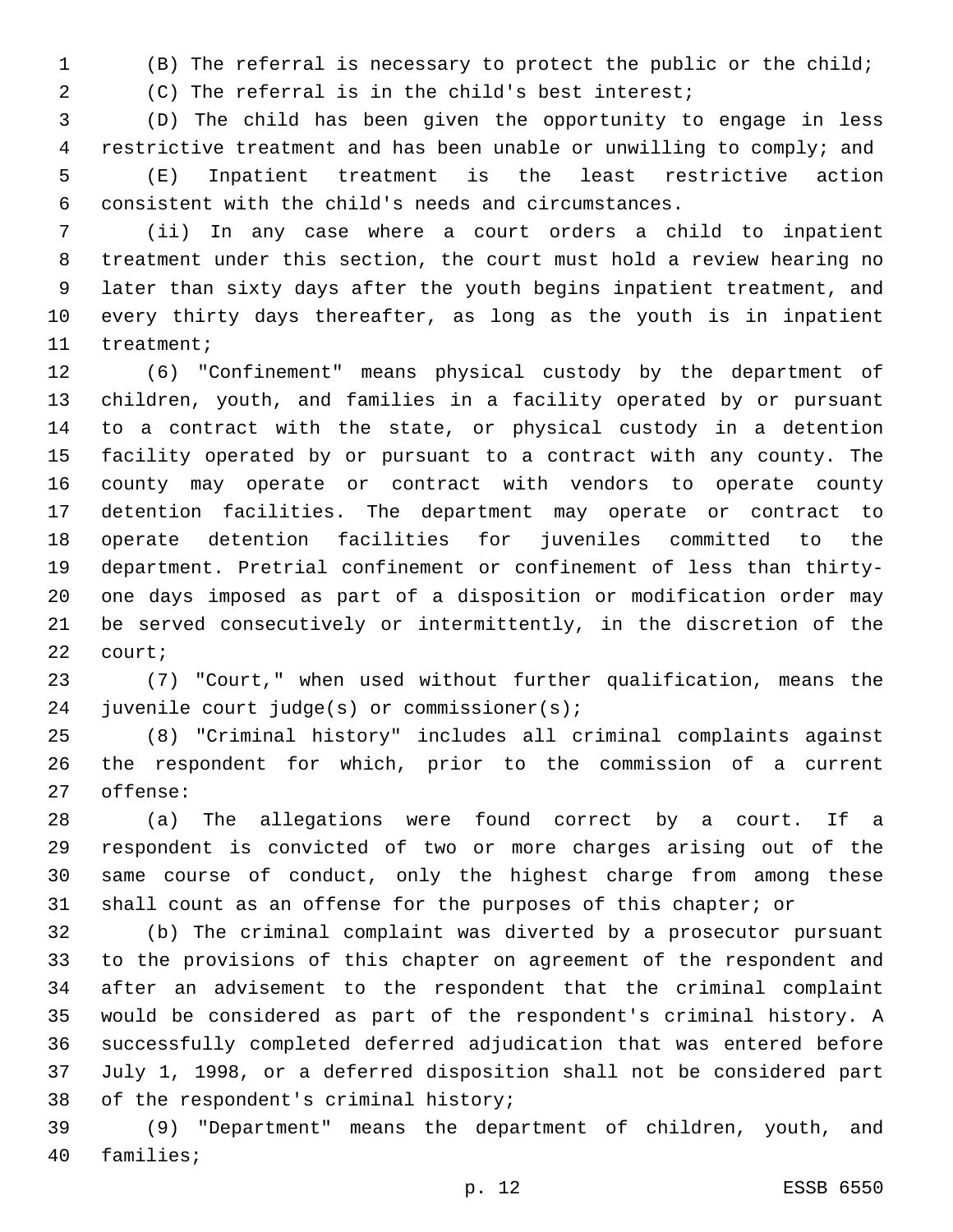(10) "Detention facility" means a county facility, paid for by the county, for the physical confinement of a juvenile alleged to have committed an offense or an adjudicated offender subject to a disposition or modification order. "Detention facility" includes county group homes, inpatient substance abuse programs, juvenile basic training camps, and electronic monitoring;6

 (11) "Diversion unit" means any probation counselor who enters into a diversion agreement with an alleged youthful offender, or any other person, community accountability board, youth court under the 10 supervision of the juvenile court, or other entity ((except a law 11 enforcement official or entity,)) with whom the juvenile court administrator has contracted to arrange and supervise such agreements pursuant to RCW 13.40.080, or any person, community accountability board, or other entity specially funded by the legislature to arrange and supervise diversion agreements in accordance with the requirements of this chapter. For purposes of this subsection, "community accountability board" means a board comprised of members of the local community in which the juvenile offender resides. The superior court shall appoint the members. The boards shall consist of at least three and not more than seven members. If possible, the board should include a variety of representatives from the community, such as a law enforcement officer, teacher or school administrator, high school student, parent, and business owner, and should represent 24 the cultural diversity of the local community;

 (12) "Foster care" means temporary physical care in a foster family home or group care facility as defined in RCW 74.15.020 and licensed by the department, or other legally authorized care;

 (13) "Institution" means a juvenile facility established pursuant 29 to chapters 72.05 and 72.16 through 72.20 RCW;

 (14) "Intensive supervision program" means a parole program that requires intensive supervision and monitoring, offers an array of individualized treatment and transitional services, and emphasizes community involvement and support in order to reduce the likelihood a 34 juvenile offender will commit further offenses;

 (15) "Juvenile," "youth," and "child" mean any individual who is under the chronological age of eighteen years and who has not been previously transferred to adult court pursuant to RCW 13.40.110, unless the individual was convicted of a lesser charge or acquitted of the charge for which he or she was previously transferred pursuant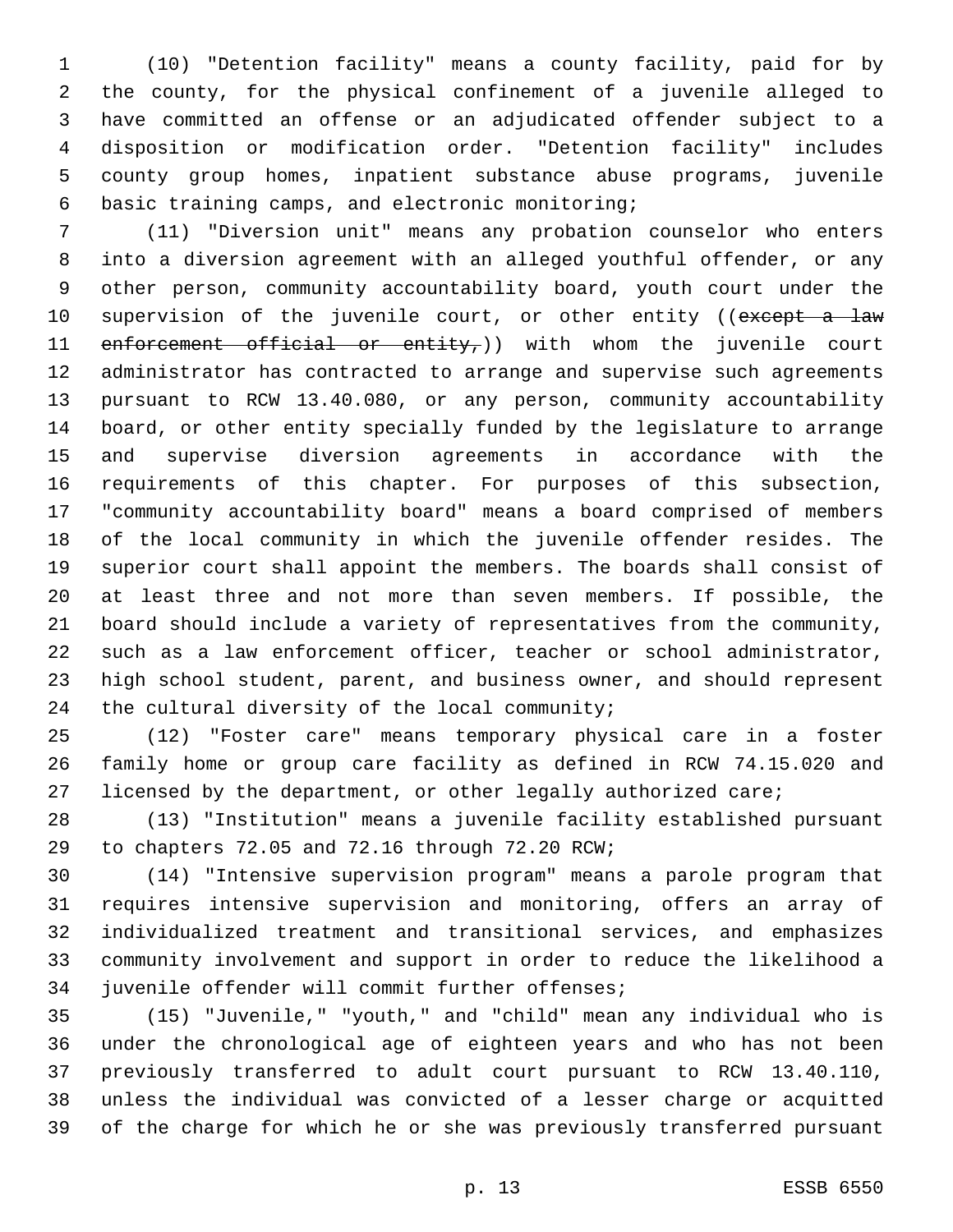to RCW 13.40.110 or who is not otherwise under adult court 2 jurisdiction;

 (16) "Juvenile offender" means any juvenile who has been found by the juvenile court to have committed an offense, including a person eighteen years of age or older over whom jurisdiction has been 6 extended under RCW 13.40.300;

 (17) "Labor" means the period of time before a birth during which contractions are of sufficient frequency, intensity, and duration to 9 bring about effacement and progressive dilation of the cervix;

 (18) "Local sanctions" means one or more of the following: (a) 0-30 days of confinement; (b) 0-12 months of community supervision; (c) 0-150 hours of community restitution; or (d) \$0-\$500 fine;

 (19) "Manifest injustice" means a disposition that would either impose an excessive penalty on the juvenile or would impose a serious, and clear danger to society in light of the purposes of this 16 chapter;

 (20) "Monitoring and reporting requirements" means one or more of the following: Curfews; requirements to remain at home, school, work, 19 or court-ordered treatment programs during specified hours; restrictions from leaving or entering specified geographical areas; requirements to report to the probation officer as directed and to remain under the probation officer's supervision; and other conditions or limitations as the court may require which may not 24 include confinement;

 (21) "Offense" means an act designated a violation or a crime if committed by an adult under the law of this state, under any ordinance of any city or county of this state, under any federal law, or under the law of another state if the act occurred in that state;

 (22) "Physical restraint" means the use of any bodily force or physical intervention to control a juvenile offender or limit a juvenile offender's freedom of movement in a way that does not involve a mechanical restraint. Physical restraint does not include momentary periods of minimal physical restriction by direct person- to-person contact, without the aid of mechanical restraint, 35 accomplished with limited force and designed to:

 (a) Prevent a juvenile offender from completing an act that would 37 result in potential bodily harm to self or others or damage property;

 (b) Remove a disruptive juvenile offender who is unwilling to 39 leave the area voluntarily; or

(c) Guide a juvenile offender from one location to another;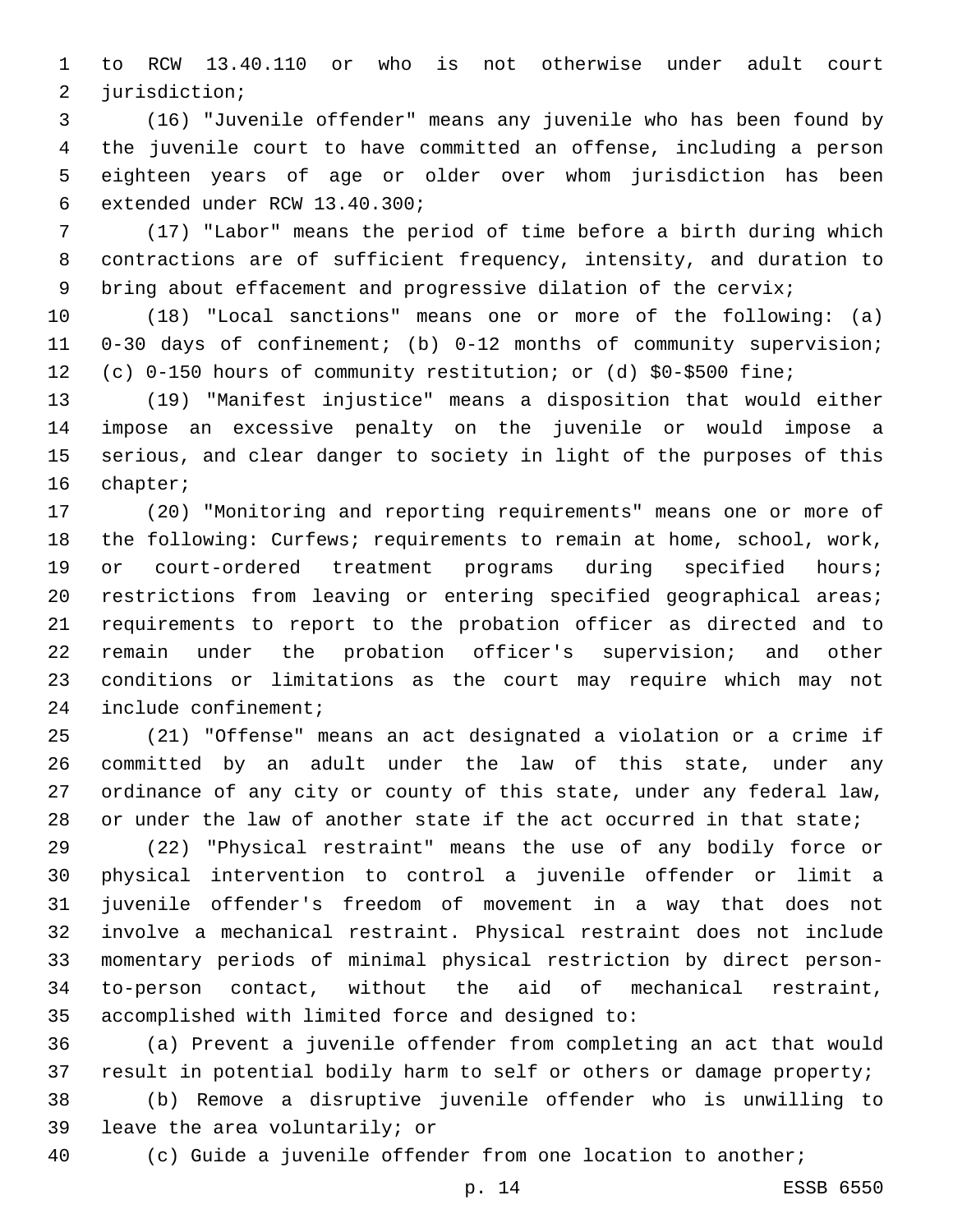(23) "Postpartum recovery" means (a) the entire period a woman or youth is in the hospital, birthing center, or clinic after giving birth and (b) an additional time period, if any, a treating physician determines is necessary for healing after the youth leaves the 5 hospital, birthing center, or clinic;

 (24) "Probation bond" means a bond, posted with sufficient security by a surety justified and approved by the court, to secure the offender's appearance at required court proceedings and compliance with court-ordered community supervision or conditions of release ordered pursuant to RCW 13.40.040 or 13.40.050. It also means a deposit of cash or posting of other collateral in lieu of a bond if 12 approved by the court;

 (25) "Respondent" means a juvenile who is alleged or proven to 14 have committed an offense;

 (26) "Restitution" means financial reimbursement by the offender to the victim, and shall be limited to easily ascertainable damages for injury to or loss of property, actual expenses incurred for medical treatment for physical injury to persons, lost wages resulting from physical injury, and costs of the victim's counseling reasonably related to the offense. Restitution shall not include reimbursement for damages for mental anguish, pain and suffering, or other intangible losses. Nothing in this chapter shall limit or replace civil remedies or defenses available to the victim or 24 offender;

 (27) "Restorative justice" means practices, policies, and programs informed by and sensitive to the needs of crime victims that are designed to encourage offenders to accept responsibility for repairing the harm caused by their offense by providing safe and supportive opportunities for voluntary participation and communication between the victim, the offender, their families, and 31 relevant community members;

 (28) "Restraints" means anything used to control the movement of 33 a person's body or limbs and includes:

34 (a) Physical restraint; or

 (b) Mechanical device including but not limited to: Metal handcuffs, plastic ties, ankle restraints, leather cuffs, other 37 hospital-type restraints, tasers, or batons;

 (29) "Screening" means a process that is designed to identify a child who is at risk of having mental health, substance abuse, or co-occurring mental health and substance abuse disorders that warrant

p. 15 ESSB 6550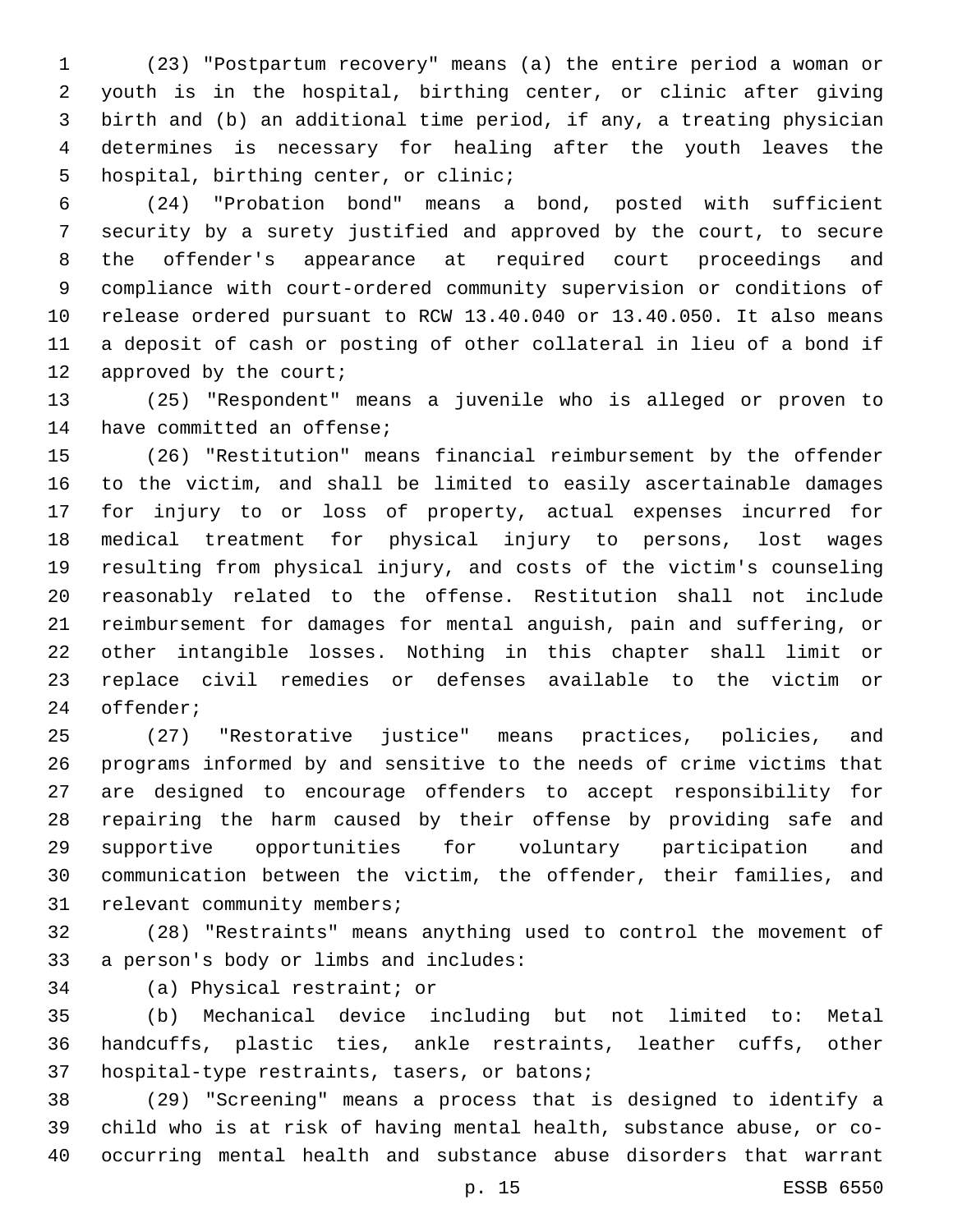immediate attention, intervention, or more comprehensive assessment. A screening may be undertaken with or without the administration of a 3 formal instrument;

(30) "Secretary" means the secretary of the department;

 (31) "Services" means services which provide alternatives to incarceration for those juveniles who have pleaded or been adjudicated guilty of an offense or have signed a diversion agreement 8 pursuant to this chapter;

 (32) "Sex offense" means an offense defined as a sex offense in 10 RCW 9.94A.030;

 (33) "Sexual motivation" means that one of the purposes for which the respondent committed the offense was for the purpose of his or 13 her sexual gratification;

 (34) "Surety" means an entity licensed under state insurance laws or by the state department of licensing, to write corporate, property, or probation bonds within the state, and justified and approved by the superior court of the county having jurisdiction of 18 the case;

 (35) "Transportation" means the conveying, by any means, of an incarcerated pregnant youth from the institution or detention facility to another location from the moment she leaves the institution or detention facility to the time of arrival at the other location, and includes the escorting of the pregnant incarcerated youth from the institution or detention facility to a transport vehicle and from the vehicle to the other location;

 (36) "Violation" means an act or omission, which if committed by an adult, must be proven beyond a reasonable doubt, and is punishable 28 by sanctions which do not include incarceration;

 (37) "Violent offense" means a violent offense as defined in RCW 9.94A.030;30

 (38) "Youth court" means a diversion unit under the supervision 32 of the juvenile court.

 **Sec. 4.** RCW 13.40.080 and 2015 c 265 s 25 are each amended to 34 read as follows:

 (1) A diversion agreement shall be a contract between a juvenile accused of an offense and a diversion unit whereby the juvenile agrees to fulfill certain conditions in lieu of prosecution. Such agreements may be entered into only after the prosecutor, or probation counselor pursuant to this chapter, has determined that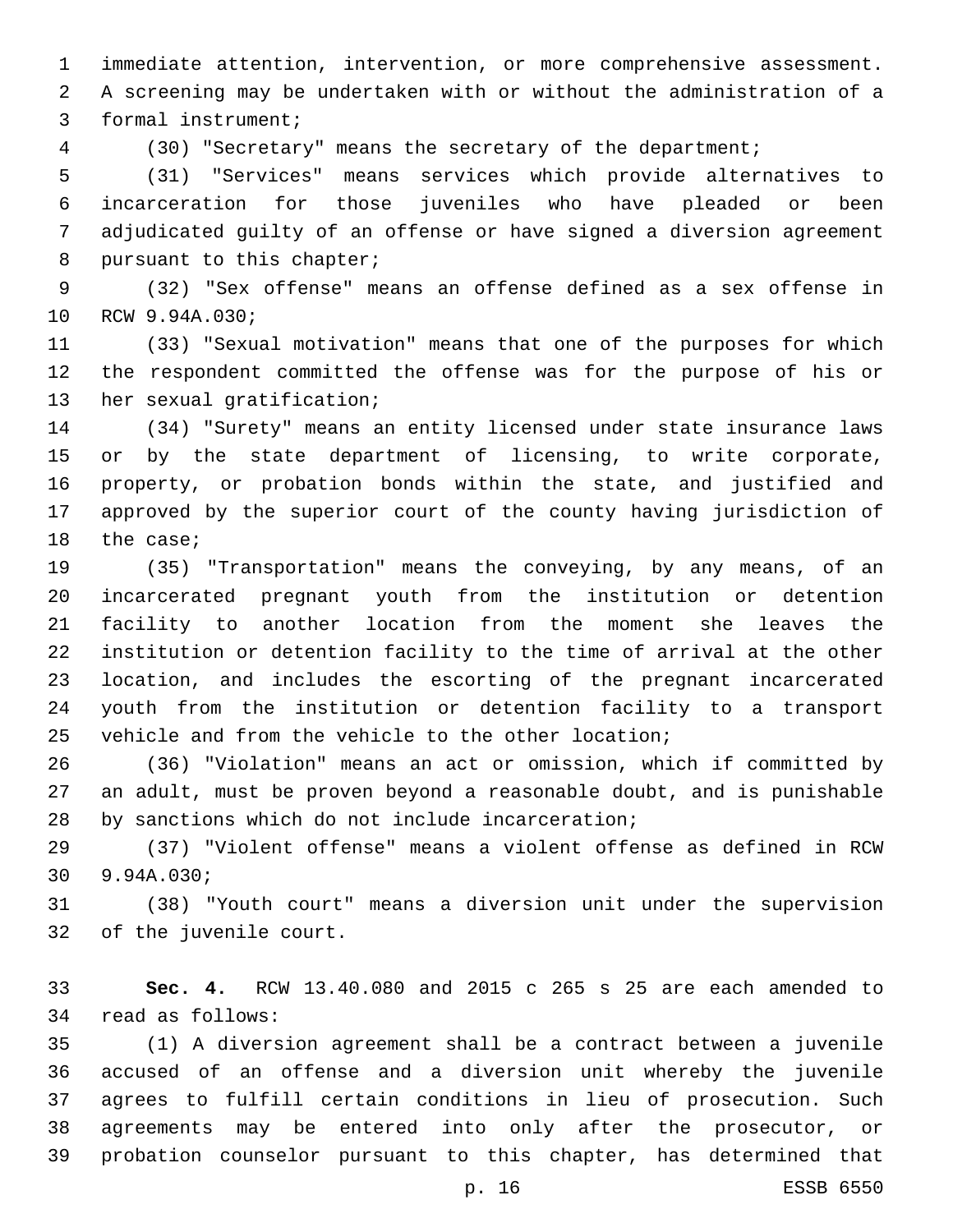probable cause exists to believe that a crime has been committed and that the juvenile committed it. Such agreements shall be entered into 3 as expeditiously as possible.

 (2) A diversion agreement shall be limited to one or more of the 5 following:

 (a) Community restitution not to exceed one hundred fifty hours, not to be performed during school hours if the juvenile is attending 8 school;

 (b) Restitution limited to the amount of actual loss incurred by any victim, excluding restitution owed to any insurance provider 11 under Title 48 RCW;

 (c) Attendance at up to ten hours of counseling and/or up to 13 twenty hours of positive youth development, educational or informational sessions at a community agency. The educational or informational sessions may include sessions relating to respect for self, others, and authority; victim awareness; accountability; self-17 worth; responsibility; work ethics; good citizenship; literacy; and life skills. If an assessment identifies mental health or chemical dependency needs, a youth may access up to thirty hours of counseling. The counseling sessions may include services demonstrated to improve behavioral health and reduce recidivism. For purposes of this section, "community agency" may also mean a community-based nonprofit organization, a physician, a counselor, a school, or a treatment provider, if approved by the diversion unit. The state shall not be liable for costs resulting from the diversion unit exercising the option to permit diversion agreements to mandate attendance at up to thirty hours of counseling and/or up to twenty 28 hours of educational or informational sessions;

 (d) Requirements to remain during specified hours at home, school, or work, and restrictions on leaving or entering specified 31 geographical areas; and

 (e) Upon request of any victim or witness, requirements to refrain from any contact with victims or witnesses of offenses 34 committed by the juvenile.

 (3) Notwithstanding the provisions of subsection (2) of this section, youth courts are not limited to the conditions imposed by subsection (2) of this section in imposing sanctions on juveniles 38 pursuant to RCW 13.40.630.

 (4) In assessing periods of community restitution to be performed and restitution to be paid by a juvenile who has entered into a

p. 17 ESSB 6550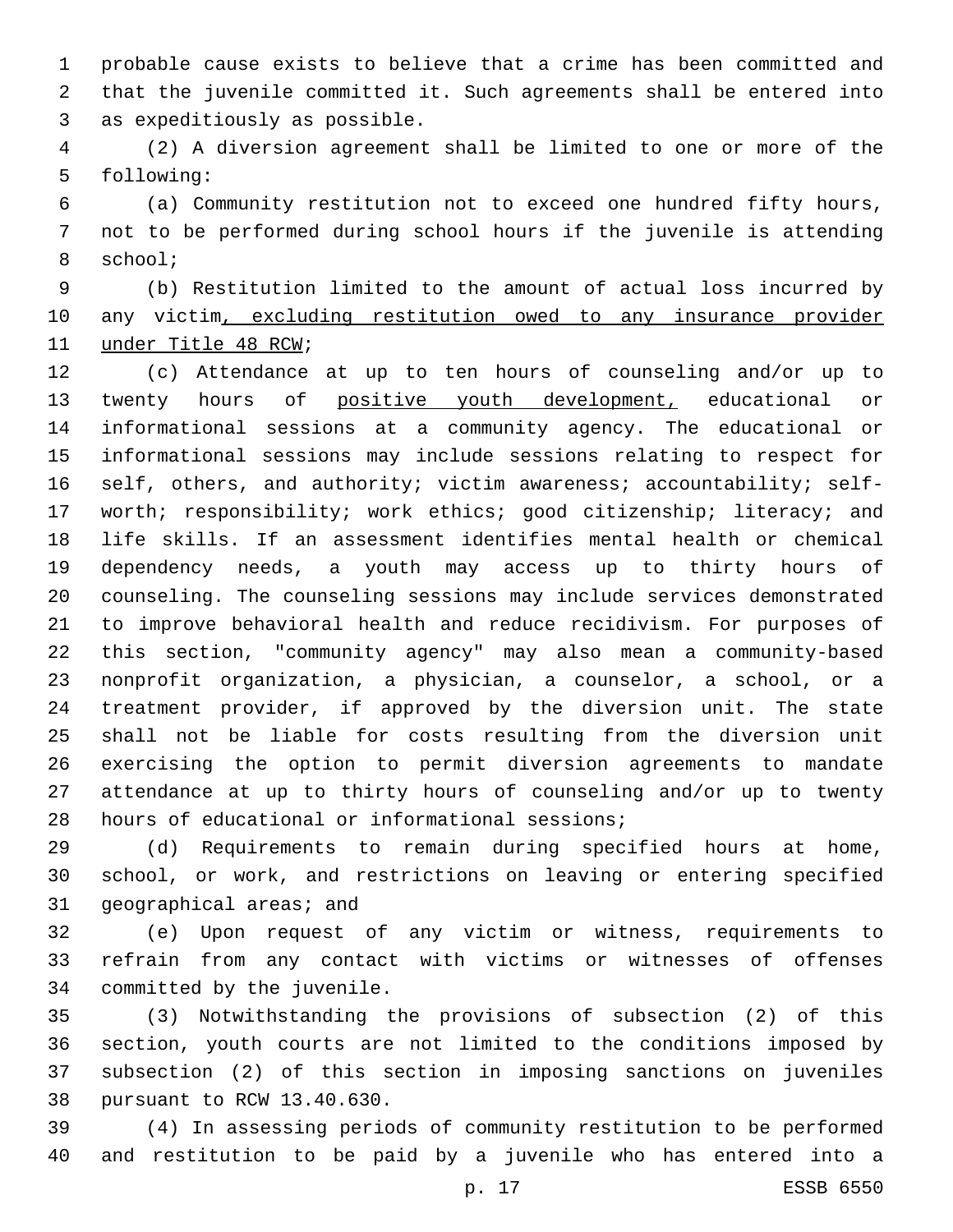diversion agreement, the court officer to whom this task is assigned shall consult with the juvenile's custodial parent or parents or guardian. To the extent possible, the court officer shall advise the victims of the juvenile offender of the diversion process, offer victim impact letter forms and restitution claim forms, and involve 6 members of the community. Such members of the community ((shall)) may meet with the juvenile and may advise the court officer as to the 8 terms of the diversion agreement and ((shall)) may supervise the 9 juvenile in carrying out its terms.

 (5)(a) A diversion agreement may not exceed a period of six months and may include a period extending beyond the eighteenth 12 birthday of the divertee.

 (b) If additional time is necessary for the juvenile to complete restitution to a victim, the time period limitations of this subsection may be extended by an additional six months.

 (c) If the juvenile has not paid the full amount of restitution by the end of the additional six-month period, then the juvenile shall be referred to the juvenile court for entry of a civil order establishing the amount of restitution still owed to the victim. In this order, the court shall also determine the terms and conditions of the restitution, including a payment plan extending up to ten years if the court determines that the juvenile does not have the means to make full restitution over a shorter period. For the purposes of this subsection (5)(c), the juvenile shall remain under the court's jurisdiction for a maximum term of ten years after the juvenile's eighteenth birthday. Prior to the expiration of the initial ten-year period, the juvenile court may extend the judgment for restitution an additional ten years. The court may relieve the juvenile of the requirement to pay full or partial restitution if the juvenile reasonably satisfies the court that he or she does not have the means to make full or partial restitution and could not reasonably acquire the means to pay the restitution over a ten-year period. If the court relieves the juvenile of the requirement to pay full or partial restitution, the court may order an amount of community restitution that the court deems appropriate. The county clerk shall make disbursements to victims named in the order. The restitution to victims named in the order shall be paid prior to any payment for other penalties or monetary assessments. A juvenile under obligation to pay restitution may petition the court for modification 40 of the restitution order.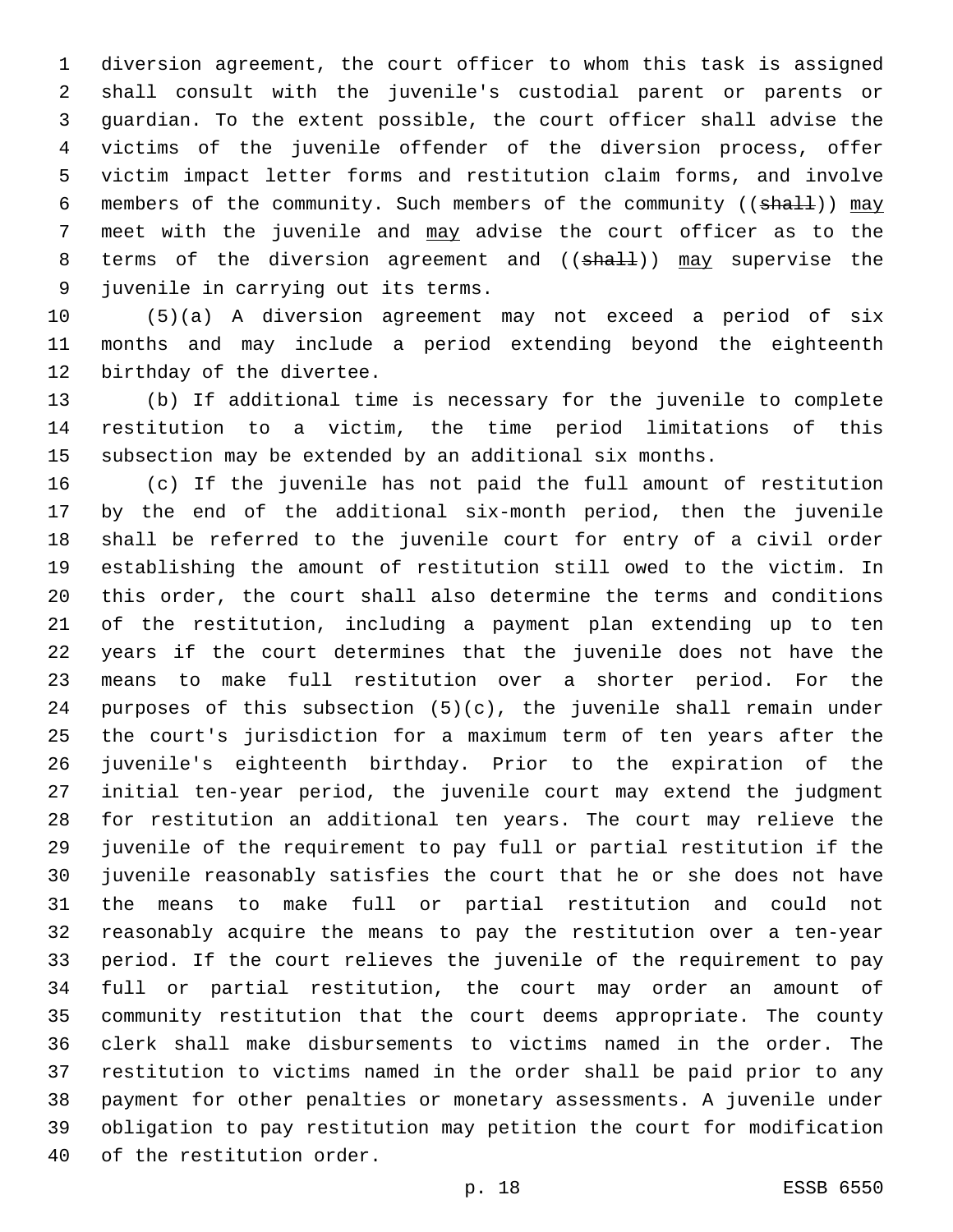(6) The juvenile shall retain the right to be referred to the court at any time prior to the signing of the diversion agreement.

 (7) Divertees and potential divertees shall be afforded due process in all contacts with a diversion unit regardless of whether the juveniles are accepted for diversion or whether the diversion program is successfully completed. Such due process shall include, 7 but not be limited to, the following:

 (a) A written diversion agreement shall be executed stating all 9 conditions in clearly understandable language;

 (b) Violation of the terms of the agreement shall be the only 11 grounds for termination;

 (c) No divertee may be terminated from a diversion program without being given a court hearing, which hearing shall be preceded 14 by:

 (i) Written notice of alleged violations of the conditions of the 16 diversion program; and

 (ii) Disclosure of all evidence to be offered against the 18 divertee;

 (d) The hearing shall be conducted by the juvenile court and shall include:20

(i) Opportunity to be heard in person and to present evidence;

 (ii) The right to confront and cross-examine all adverse 23 witnesses;

 (iii) A written statement by the court as to the evidence relied on and the reasons for termination, should that be the decision; and (iv) Demonstration by evidence that the divertee has

substantially violated the terms of his or her diversion agreement;

 (e) The prosecutor may file an information on the offense for 29 which the divertee was diverted:

 (i) In juvenile court if the divertee is under eighteen years of 31 age; or

 (ii) In superior court or the appropriate court of limited jurisdiction if the divertee is eighteen years of age or older.

 (8) The diversion unit shall, subject to available funds, be responsible for providing interpreters when juveniles need interpreters to effectively communicate during diversion unit 37 hearings or negotiations.

 (9) The diversion unit shall be responsible for advising a divertee of his or her rights as provided in this chapter.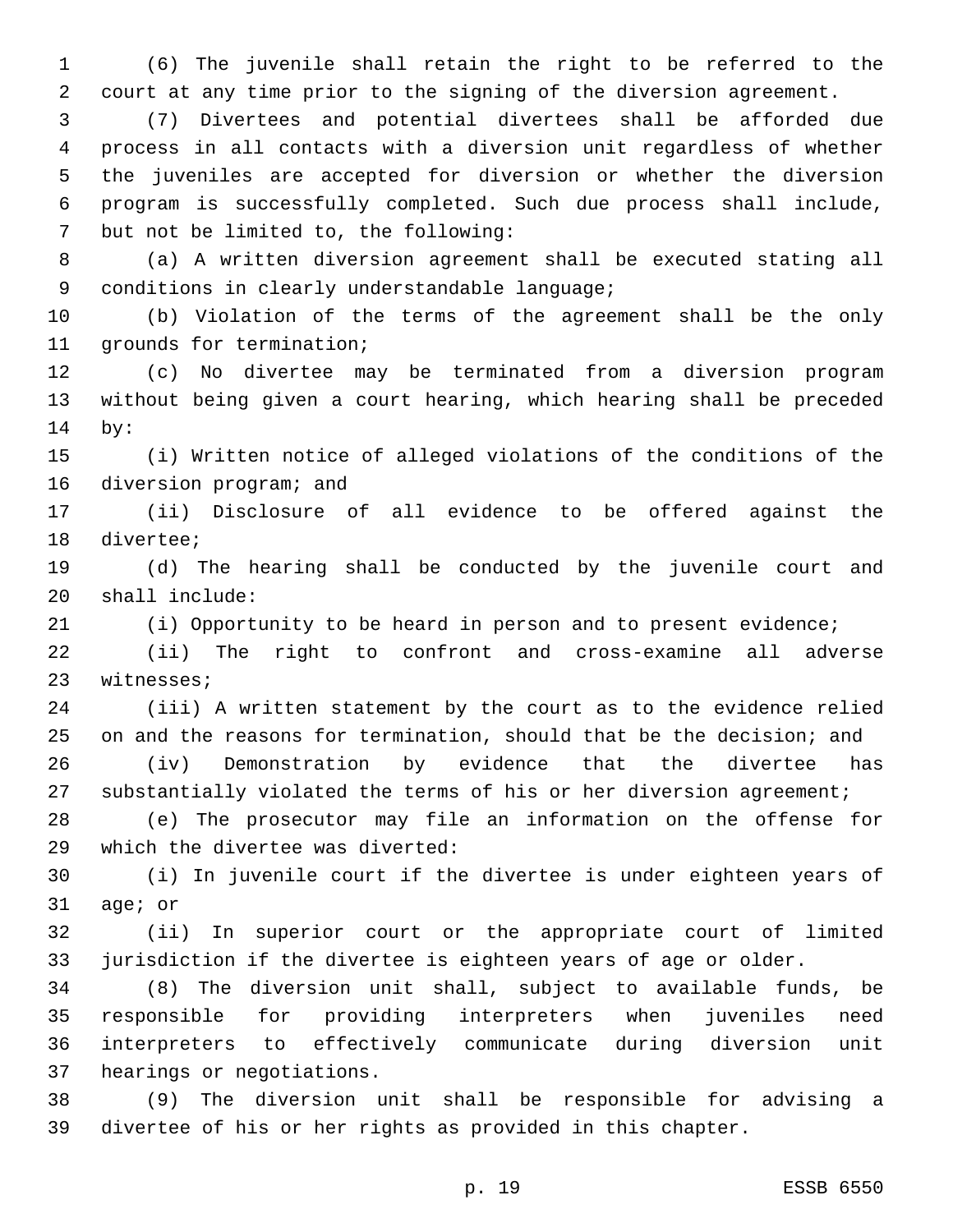(10) The diversion unit may refer a juvenile to a restorative justice program, community-based counseling, or treatment programs.

 (11) The right to counsel shall inure prior to the initial interview for purposes of advising the juvenile as to whether he or she desires to participate in the diversion process or to appear in the juvenile court. The juvenile may be represented by counsel at any critical stage of the diversion process, including intake interviews and termination hearings. The juvenile shall be fully advised at the intake of his or her right to an attorney and of the relevant services an attorney can provide. For the purpose of this section, intake interviews mean all interviews regarding the diversion 12 agreement process.

 The juvenile shall be advised that a diversion agreement shall constitute a part of the juvenile's criminal history as defined by RCW 13.40.020(8). A signed acknowledgment of such advisement shall be obtained from the juvenile, and the document shall be maintained by the diversion unit together with the diversion agreement, and a copy of both documents shall be delivered to the prosecutor if requested by the prosecutor. The supreme court shall promulgate rules setting forth the content of such advisement in simple language.

 (12) When a juvenile enters into a diversion agreement, the juvenile court may receive only the following information for 23 dispositional purposes:

24 (a) The fact that a charge or charges were made;

(b) The fact that a diversion agreement was entered into;

(c) The juvenile's obligations under such agreement;

 (d) Whether the alleged offender performed his or her obligations 28 under such agreement; and

29 (e) The facts of the alleged offense.

 (13) A diversion unit may refuse to enter into a diversion agreement with a juvenile. When a diversion unit refuses to enter a diversion agreement with a juvenile, it shall immediately refer such juvenile to the court for action and shall forward to the court the criminal complaint and a detailed statement of its reasons for refusing to enter into a diversion agreement. The diversion unit shall also immediately refer the case to the prosecuting attorney for action if such juvenile violates the terms of the diversion 38 agreement.

 (14) A diversion unit may, in instances where it determines that the act or omission of an act for which a juvenile has been referred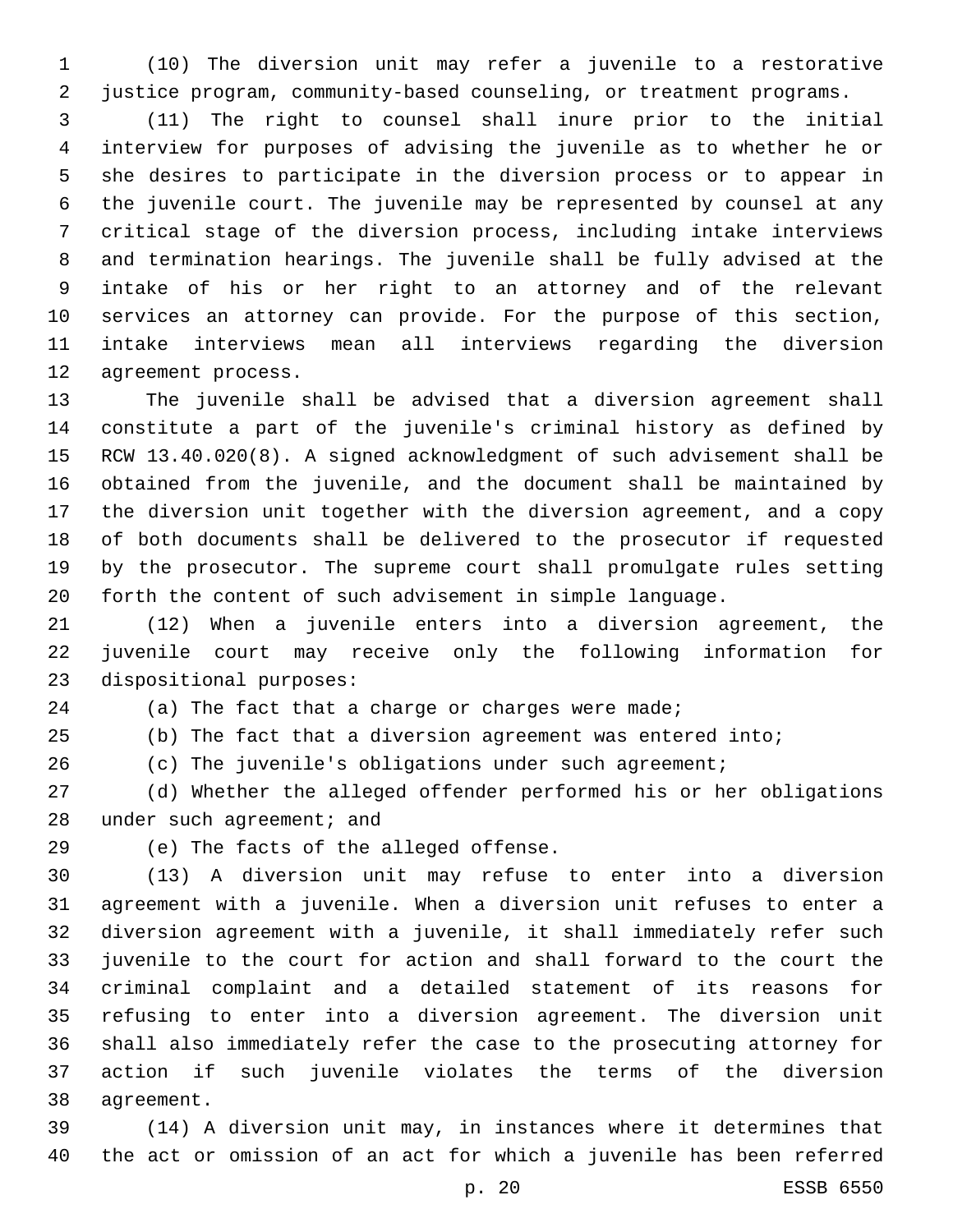to it involved no victim, or where it determines that the juvenile referred to it has no prior criminal history and is alleged to have committed an illegal act involving no threat of or instance of actual physical harm and involving not more than fifty dollars in property loss or damage and that there is no loss outstanding to the person or firm suffering such damage or loss, counsel and release or release such a juvenile without entering into a diversion agreement. A diversion unit's authority to counsel and release a juvenile under this subsection includes the authority to refer the juvenile to community-based counseling or treatment programs or a restorative justice program. Any juvenile released under this subsection shall be advised that the act or omission of any act for which he or she had been referred shall constitute a part of the juvenile's criminal history as defined by RCW 13.40.020(8). A signed acknowledgment of such advisement shall be obtained from the juvenile, and the document shall be maintained by the unit, and a copy of the document shall be delivered to the prosecutor if requested by the prosecutor. The supreme court shall promulgate rules setting forth the content of such advisement in simple language. A juvenile determined to be eligible by a diversion unit for release as provided in this subsection shall retain the same right to counsel and right to have his or her case referred to the court for formal action as any other 23 juvenile referred to the unit.

 (15) A diversion unit may supervise the fulfillment of a diversion agreement entered into before the juvenile's eighteenth birthday and which includes a period extending beyond the divertee's 27 eighteenth birthday.

 (16) If restitution required by a diversion agreement cannot reasonably be paid due to a change of circumstance, the diversion agreement may be modified at the request of the divertee and with the concurrence of the diversion unit to convert unpaid restitution into community restitution. The modification of the diversion agreement shall be in writing and signed by the divertee and the diversion unit. The number of hours of community restitution in lieu of a monetary penalty shall be converted at the rate of the prevailing 36 state minimum wage per hour.

 **Sec. 5.** RCW 13.50.270 and 2014 c 175 s 5 are each amended to read as follows:38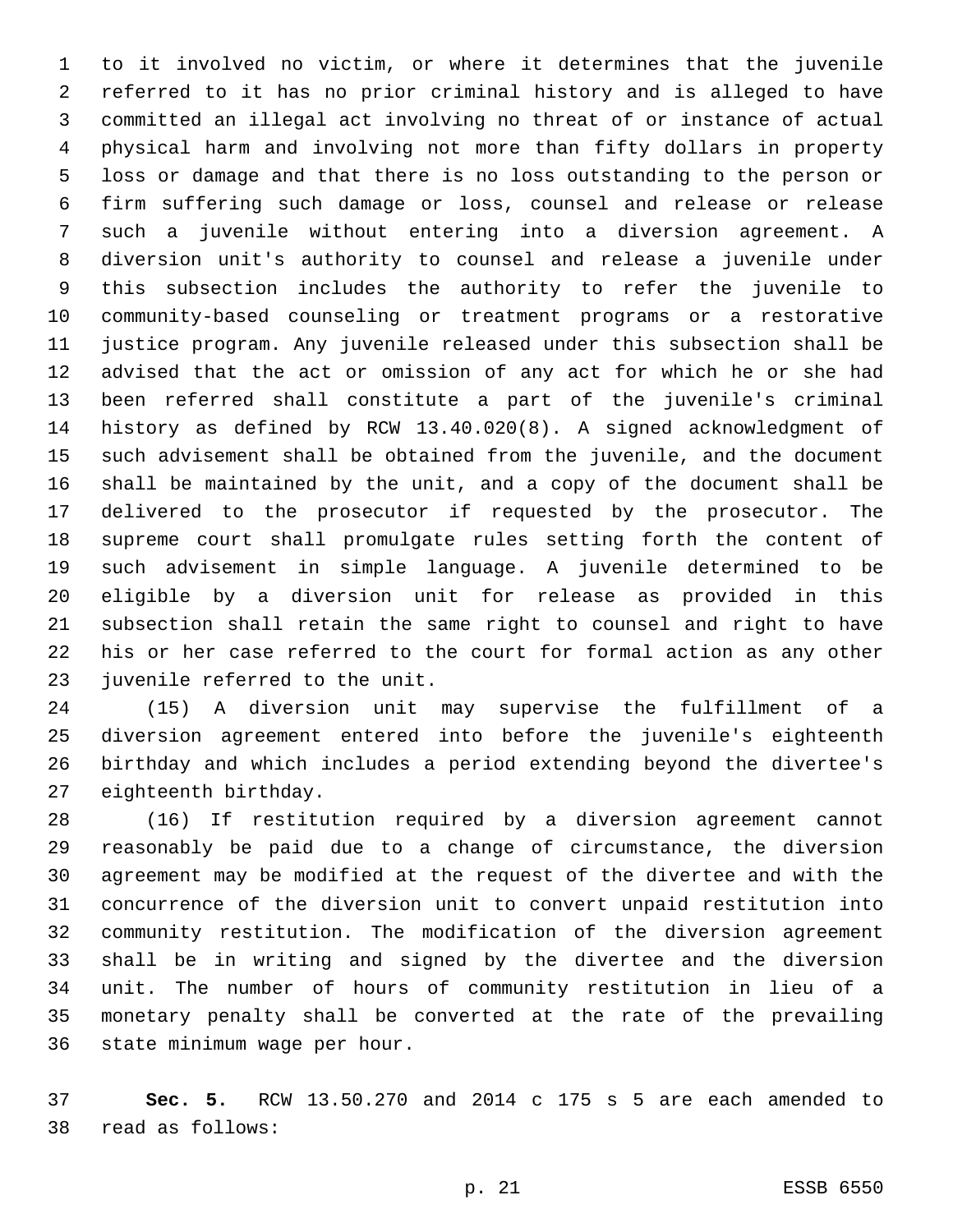(1)(a) Subject to RCW 13.50.050(13), all records maintained by any court or law enforcement agency, including the juvenile court, local law enforcement, the Washington state patrol, and the prosecutor's office, shall be automatically destroyed within ninety days of becoming eligible for destruction. Juvenile records are 6 eligible for destruction when:

 (i) The person who is the subject of the information or complaint 8 is at least eighteen years of age;

 (ii) The ((person's criminal history consists entirely of one 10 diversion agreement or counsel and release entered on or after June 11 <del>12, 2008</del>)) records in question consist of successfully completed diversion agreements and counsel and release agreements, or both, 13 which were completed on or after the effective date of this section; and

15 (iii) ((Two years have elapsed since completion of the agreement 16 or counsel and release;

17 (iv) No proceeding is pending against the person seeking the 18 conviction of a criminal offense; and

19  $(v+v)$ ) There is no restitution owing in the case.

 (b) Notwithstanding this subsection (1), records of successfully completed diversion agreements and counsel and release agreements remain subject to destruction under the terms set forth in subsections (2) through (4) of this section, as well as sealing under RCW 13.50.260.

25 (c) No less than quarterly, the administrative office of the courts shall provide a report to the juvenile courts of those individuals whose records may be eligible for destruction. The juvenile court shall verify eligibility and notify the Washington state patrol and the appropriate local law enforcement agency and prosecutor's office of the records to be destroyed. The requirement to destroy records under this subsection is not dependent on a court hearing or the issuance of a court order to destroy records.

33  $((+e))$  (d) The state and local governments and their officers and employees are not liable for civil damages for the failure to 35 destroy records pursuant to this section.

 (2) All records maintained by any court or law enforcement agency, including the juvenile court, local law enforcement, the Washington state patrol, and the prosecutor's office, shall be automatically destroyed within thirty days of being notified by the